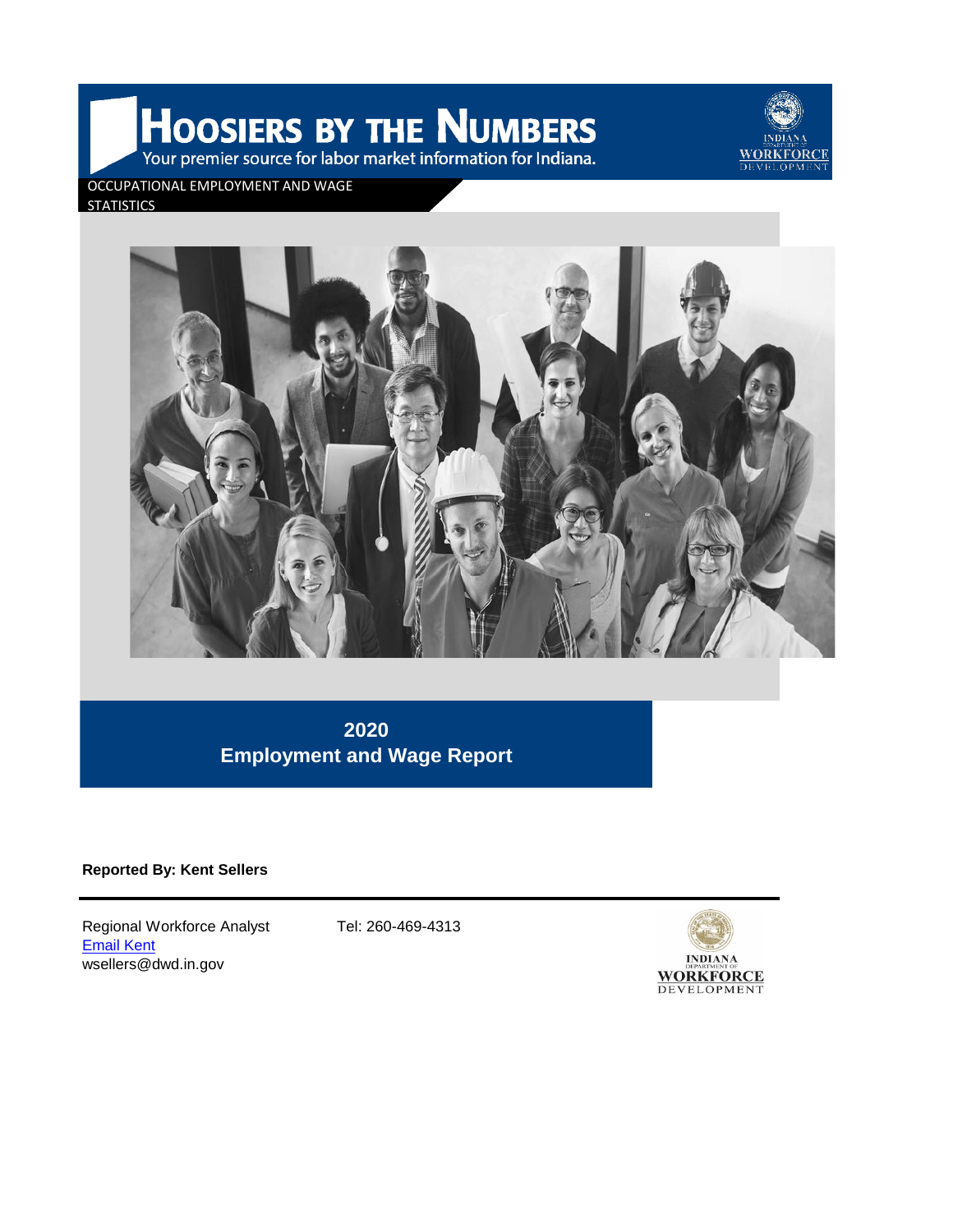

**OCCUPATIONAL EMPLOYMENT STATISTICS** 

# **2020 Employment and Wage Report**

# **Fort Wayne, IN MSA**

Allen, Wells, and Whitley Counties, IN



| OES<br>Code | <b>Occupation Title</b> | Estimated Average Pct. 10 Pct. 25 Median Pct. 75 Pct. 90<br>Employment Wage Water | Wage   Wage   Wage   Wage |  | Wage |
|-------------|-------------------------|-----------------------------------------------------------------------------------|---------------------------|--|------|
|             |                         |                                                                                   |                           |  |      |

#### **Total all occupations 205,560 \$48,060 \$21,310 \$27,210 \$38,580 \$57,340 \$81,460**

| 11-0000 Management Occupations                                    |       | 9,070 \$105,340 \$47,990          |          | \$65,190 |          | \$91,600 \$127,270 \$175,390           |                    |
|-------------------------------------------------------------------|-------|-----------------------------------|----------|----------|----------|----------------------------------------|--------------------|
| 11-1011 Chief Executives                                          |       | 130 \$239,900 \$109,990 \$155,780 |          |          | #        | #                                      | #                  |
| 11-1021 General and Operations Managers                           |       | 2,610 \$115,050                   | \$48,730 | \$68,790 |          | \$96,630 \$135,660                     | #                  |
| 11-1031 Legislators                                               | 60    | #                                 | #        | #        | #        | #                                      | #                  |
| 11-2021 Marketing Managers                                        |       | 280 \$124,960                     | \$69,020 |          |          | \$86,480 \$108,740 \$151,850 \$185,500 |                    |
| 11-2022 Sales Managers                                            |       | 430 \$107,860                     | \$49,110 | \$62,160 |          | \$82,320 \$138,280 \$200,170           |                    |
| 11-2030 Public Relations and Fundraising Managers                 | 70    | \$95,350                          | \$46,350 | \$59,000 |          | \$79,180 \$104,270 \$170,780           |                    |
| 11-3010 Administrative Services and Facilities Managers           | 700   | \$91,030                          | \$55,750 | \$64,770 |          | \$79,660 \$103,060 \$148,530           |                    |
| 11-3021 Computer and Information Systems Managers                 |       | 380 \$137,080                     | \$80,800 |          |          | \$99,670 \$133,370 \$161,110 \$199,210 |                    |
| 11-3031 Financial Managers                                        |       | 560 \$119,760                     | \$48,550 |          |          | \$69,230 \$109,600 \$151,290 \$204,240 |                    |
| 11-3051 Industrial Production Managers                            | 410   | \$89,500                          | \$55,120 | \$65,700 |          | \$82,790 \$108,290 \$131,310           |                    |
| 11-3061 Purchasing Managers                                       |       | 90 \$108,300                      | \$64,190 | \$74,470 |          | \$94,870 \$132,940 \$167,620           |                    |
| 11-3071 Transportation, Storage, and Distribution Managers        |       | 150 \$112,720                     | \$65,900 | \$77,500 |          | \$95,280 \$112,210                     | #                  |
| 11-3121 Human Resources Managers                                  |       | 140 \$108,340                     | \$71,660 |          |          | \$87,420 \$100,010 \$122,870 \$154,460 |                    |
| 11-3131 Training and Development Managers                         | 40    | \$89,150                          | \$56,470 | \$70,930 |          | \$84,890 \$110,350 \$129,560           |                    |
| 11-9021 Construction Managers                                     | 400   | \$92,010                          | \$56,670 | \$67,240 |          | \$91,130 \$112,630 \$131,030           |                    |
| Education and Childcare Administrators, Preschool and             |       |                                   |          |          |          |                                        |                    |
| 11-9031<br>Daycare                                                | 90    | \$45,090                          | \$33,440 | \$36,250 | \$41,370 | \$55,030 \$61,230                      |                    |
| 11-9032 Education Administrators, Kindergarten through Secondary  | $**$  | \$96,550                          | \$67,550 | \$80,810 |          | \$96,670 \$114,570 \$128,120           |                    |
| 11-9033 Education Administrators, Postsecondary                   | 150   | \$95,270                          | \$48,070 | \$59,620 |          | \$84,140 \$125,220 \$157,170           |                    |
| 11-9041 Architectural and Engineering Managers                    |       | 220 \$125,810                     | \$76,770 |          |          | \$95,390 \$118,480 \$145,360 \$177,670 |                    |
| 11-9051 Food Service Managers                                     | 200   | \$51,750                          | \$25,240 | \$42,020 | \$52,080 | \$61,610                               | \$74,290           |
| 11-9081 Lodging Managers                                          | 40    | \$51,540                          | \$30,120 | \$43,190 | \$50,020 | \$62,140                               | \$73,680           |
| 11-9111 Medical and Health Services Managers                      |       | 790 \$105,050                     | \$53,920 | \$72,970 |          | \$93,980 \$126,470 \$160,370           |                    |
| 11-9141 Property, Real Estate, and Community Association Managers | 270   | \$62,480                          | \$36,240 | \$42,110 | \$48,540 |                                        | \$62,450 \$129,920 |
| 11-9151 Social and Community Service Managers                     | 150   | \$65,030                          | \$42,730 | \$53,830 | \$63,220 | \$75,370                               | \$88,000           |
| Personal Service Managers, All Other; Entertainment and           |       |                                   |          |          |          |                                        |                    |
| 11-9198 Recreation Managers, Except Gambling; and Managers, All   | 240   | \$87,970                          | \$37,380 | \$48,530 |          | \$75,210 \$118,500 \$159,460           |                    |
| Other                                                             |       |                                   |          |          |          |                                        |                    |
| 13-0000 Business and Financial Operations Occupations             | 9,960 | \$66,190                          | \$35,890 | \$46,120 | \$60,570 |                                        | \$79,020 \$103,380 |
| 13-1020 Buyers and Purchasing Agents                              | 770   | \$57,390                          | \$36,090 | \$44,040 | \$55,020 | \$65,120                               | \$81,630           |
| 13-1031 Claims Adjusters, Examiners, and Investigators            | 240   | \$64,870                          | \$43,470 | \$50,100 | \$65,800 | \$77,810                               | \$86,960           |
| 13-1041 Compliance Officers                                       | 290   | \$63,180                          | \$32,860 | \$41,760 | \$59,290 |                                        | \$79,510 \$101,840 |
| 13-1051 Cost Estimators                                           | 520   | \$62,750                          | \$31,720 | \$41,840 | \$60,630 |                                        | \$78,400 \$97,450  |
| 13-1071 Human Resources Specialists                               | 990   | \$56,300                          | \$34,930 | \$42,810 | \$52,840 | \$66,120                               | \$83,550           |
| 13-1075 Labor Relations Specialists                               | 140   | \$92,590                          | \$18,280 | \$66,570 |          | \$91,290 \$129,800 \$167,480           |                    |
| 13-1081 Logisticians                                              | 160   | \$79,500                          | \$51,720 | \$58,290 | \$71,160 |                                        | \$96,210 \$126,940 |
| 13-1111 Management Analysts                                       | 1,120 | \$66,720                          | \$38,090 | \$47,130 | \$60,360 | \$76,750                               | \$97,530           |
| 13-1121 Meeting, Convention, and Event Planners                   | 100   | \$43,240                          | \$24,420 | \$31,420 | \$43,080 | \$54,350                               | \$64,100           |
| 13-1131 Fundraisers                                               | 130   | \$40,490                          | \$22,650 | \$32,350 | \$39,460 | \$49,530                               | \$59,250           |
| 13-1141 Compensation, Benefits, and Job Analysis Specialists      | 50    | \$57,670                          | \$42,170 | \$47,500 | \$56,140 | \$64,340                               | \$75,410           |
| 13-1151 Training and Development Specialists                      | 520   | \$59,400                          | \$34,700 | \$46,230 | \$60,790 | \$73,510                               | \$81,830           |
| 13-1161 Market Research Analysts and Marketing Specialists        | 910   | \$57,590                          | \$33,810 | \$41,450 | \$52,140 | \$69,770                               | \$89,960           |
| Project Management Specialists and Business Operations            |       |                                   |          |          |          |                                        |                    |
| 13-1198<br>Specialists, All Other                                 | 710   | \$71,790                          | \$39,260 | \$52,100 | \$64,810 |                                        | \$83,230 \$107,920 |
| 13-2011 Accountants and Auditors                                  | 1,650 | $\overline{$71,480}$              | \$42,750 | \$53,780 | \$66,570 |                                        | \$83,980 \$106,870 |
| 13-2020 Property Appraisers and Assessors                         | 50    | \$46,720                          | \$28,620 | \$36,130 | \$45,740 | \$52,310                               | \$65,440           |
| 13-2031 Budget Analysts                                           | 40    | \$93,650                          | \$67,420 | \$74,560 |          | \$87,360 \$115,290 \$132,270           |                    |
| 13-2041 Credit Analysts                                           | 90    | \$60,910                          | \$37,400 | \$43,470 | \$52,720 |                                        | \$64,250 \$98,330  |
| 13-2052 Personal Financial Advisors                               |       | 300 \$104,800                     | \$30,040 | \$55,670 |          | \$85,810 \$156,670 \$201,870           |                    |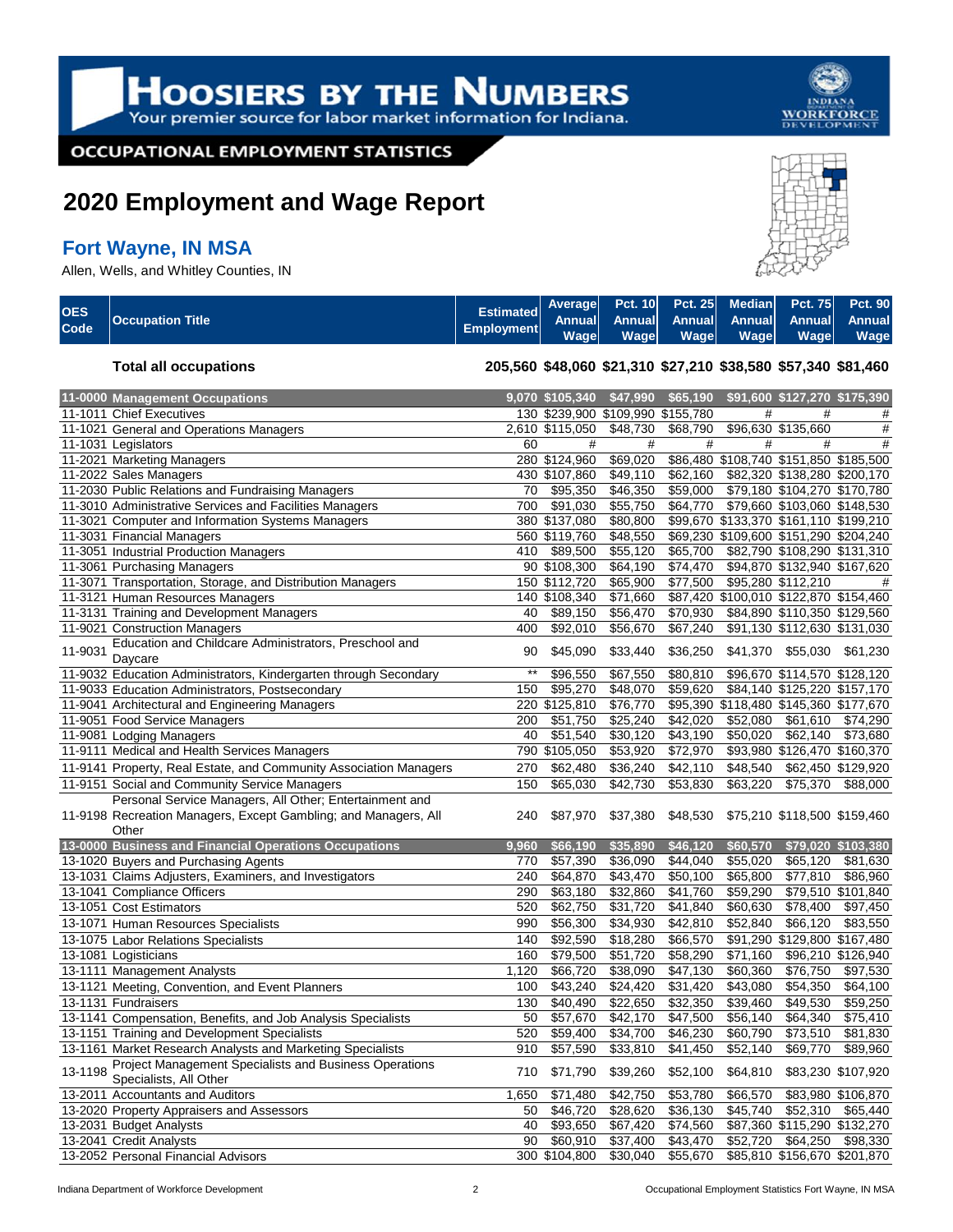| <b>OES</b> |                                                                    | <b>Estimated</b>  | Average              | <b>Pct. 10</b>   | <b>Pct. 25</b> | <b>Median</b> | Pct. 75                                | <b>Pct. 90</b>     |
|------------|--------------------------------------------------------------------|-------------------|----------------------|------------------|----------------|---------------|----------------------------------------|--------------------|
|            | <b>Occupation Title</b>                                            |                   | Annual               | <b>Annual</b>    | Annual         | <b>Annual</b> | Annual                                 | Annual             |
| Code       |                                                                    | <b>Employment</b> | Wage                 | Wage             | <b>Wage</b>    | Wage          | Wage                                   | Wage               |
|            | 13-2053 Insurance Underwriters                                     | 240               | \$73,310             | \$47,330         | \$57,620       | \$72,450      |                                        | \$87,610 \$103,310 |
|            | 13-2071 Credit Counselors                                          | 40                | \$36,650             | \$26,770         | \$29,070       | \$33,220      | \$40,780                               | \$49,810           |
|            | 13-2072 Loan Officers                                              | 420               | \$75,870             | \$34,900         | \$47,340       | \$66,980      |                                        | \$98,360 \$130,310 |
|            | 13-2081 Tax Examiners and Collectors, and Revenue Agents           | 40                | \$58,660             | \$31,810         | \$36,210       | \$51,400      | \$79,270                               | \$99,750           |
|            |                                                                    |                   | \$62,530             | \$18,010         |                | \$59,640      |                                        | \$93,250 \$103,880 |
|            | 13-2082 Tax Preparers                                              | 110               |                      |                  | \$22,370       |               |                                        |                    |
| 13-2098    | Financial and Investment Analysts, Financial Risk                  | 280               | \$72,830             | \$42,800         | \$50,390       | \$64,160      |                                        | \$93,930 \$120,980 |
|            | Specialists, and Financial Specialists, All Other                  |                   |                      |                  |                |               |                                        |                    |
|            | 15-0000 Computer and Mathematical Occupations                      | 4,040             | \$75,630             | \$40,070         | \$52,560       | \$71,520      |                                        | \$95,880 \$121,260 |
|            | 15-1211 Computer Systems Analysts                                  | 670               | \$77,220             | \$52,080         | \$60,530       | \$74,340      |                                        | \$90,490 \$107,940 |
|            | 15-1212 Information Security Analysts                              | 90                | \$94,080             | \$59,890         | \$71,750       |               | \$86,590 \$108,200 \$132,730           |                    |
|            | 15-1231 Computer Network Support Specialists                       | 90                | \$63,320             | \$32,620         | \$42,390       | \$60,420      |                                        | \$78,800 \$100,590 |
|            | 15-1232 Computer User Support Specialists                          | 580               | \$47,940             | \$33,070         | \$40,010       | \$46,450      | 554,900                                | \$66,020           |
|            | 15-1241 Computer Network Architects                                | 310               | \$88,380             | \$57,280         | \$69,640       |               | \$86,940 \$104,370 \$123,310           |                    |
|            | 15-1244 Network and Computer Systems Administrators                | 390               | \$67,740             | \$41,830         | \$52,100       | \$63,720      | $\sqrt{$82,710}$                       | \$98,330           |
|            | 15-1245 Database Administrators and Architects                     | 120               | \$79,900             | \$45,610         | \$57,660       |               | \$74,950 \$101,100 \$125,430           |                    |
|            | 15-1251 Computer Programmers                                       | 240               | \$53,260             | \$27,640         | \$31,170       | \$45,290      | \$71,630                               | \$93,620           |
|            | Software Developers and Software Quality Assurance                 |                   |                      |                  |                |               |                                        |                    |
| 15-1256    |                                                                    | 1,030             | \$95,830             | \$59,220         | \$73,570       |               | \$95,050 \$119,240 \$134,690           |                    |
|            | Analysts and Testers                                               |                   |                      |                  |                |               |                                        |                    |
|            | 15-1257 Web Developers and Digital Interface Designers             | 170               | \$62,490             | \$40,870         | \$48,140       | \$60,630      | \$75,120                               | \$88,800           |
|            | 15-1299 Computer Occupations, All Other                            | 130               | \$60,220             | \$27,350         | \$31,540       | \$53,170      |                                        | \$74,190 \$101,740 |
|            | 15-2011 Actuaries                                                  | 80                | \$109,060            | \$65,010         |                |               | \$78,740 \$100,820 \$129,880 \$178,130 |                    |
|            | 15-2031 Operations Research Analysts                               | 110               | \$66,000             | \$43,420         | \$48,500       | \$60,220      | \$80,850                               | \$99,940           |
|            | 17-0000 Architecture and Engineering Occupations                   | 3.990             | \$79,510             | \$42,000         | \$52,860       | \$71,100      |                                        | \$95,760 \$130,510 |
|            | 17-1011 Architects, Except Landscape and Naval                     | 110               | \$86.740             | \$47,100         | \$65,880       |               | \$81,750 \$110,540 \$129,110           |                    |
|            | 17-1012 Landscape Architects                                       | $***$             | \$55,990             | \$36,550         | \$45,960       | \$55,870      | \$62,650                               | \$67,660           |
|            | 17-1022 Surveyors                                                  | 40                | \$62,930             | \$42,970         | \$47,620       | \$61,850      | \$76,540                               | \$90,810           |
|            | 17-2031 Bioengineers and Biomedical Engineers                      | 50                | \$81,070             | \$52,590         | \$58,360       |               | \$71,140 \$101,430 \$130,280           |                    |
|            |                                                                    |                   |                      |                  |                |               |                                        |                    |
|            | 17-2051 Civil Engineers                                            | 250               | \$74,630             | \$47,410         | \$58,780       | \$73,350      |                                        | \$87,850 \$105,930 |
|            | 17-2061 Computer Hardware Engineers                                |                   | 100 \$106,420        | \$52,310         |                |               | \$73,670 \$102,660 \$136,460 \$170,760 |                    |
|            | 17-2071 Electrical Engineers                                       |                   | 310 \$100,800        | \$55,230         | \$68,970       |               | \$98,310 \$132,900 \$156,220           |                    |
|            | 17-2072 Electronics Engineers, Except Computer                     | 260               | \$99,930             | \$65,010         | \$75,130       |               | \$91,370 \$118,040 \$161,930           |                    |
|            | 17-2112 Industrial Engineers                                       | 760               | \$81,160             | \$50,670         | \$63,010       | \$79,060      |                                        | \$98,470 \$118,470 |
|            | 17-2131 Materials Engineers                                        | 60                | #                    | #                | #              | #             | #                                      | #                  |
|            | 17-2141 Mechanical Engineers                                       | 630               | \$86,570             | \$52,420         | \$60,870       | \$75,880      |                                        | \$98,980 \$152,060 |
|            | 17-2199 Engineers, All Other                                       | 150               | \$119,300            | \$44,590         | \$59,440       | \$98,450      | \$174,940                              | #                  |
|            | 17-3011 Architectural and Civil Drafters                           | 160               | \$55,590             | \$35,420         | \$42,450       | \$54,030      | \$67,580                               | \$80,440           |
|            | 17-3012 Electrical and Electronics Drafters                        | 50                | \$48,910             | \$28,610         | \$33,840       | \$47,380      | \$61,900                               | \$74,630           |
|            | 17-3013 Mechanical Drafters                                        | 100               | \$44,260             | \$29,900         | \$35,910       | \$44,410      | \$52,240                               | \$59,860           |
|            | 17-3022 Civil Engineering Technologists and Technicians            | 60                | \$48,980             | $\sqrt{$24,250}$ | \$29,520       |               | \$67,230                               | \$83,540           |
|            |                                                                    |                   |                      |                  |                | \$44,080      |                                        |                    |
| 17-3023    | Electrical and Electronic Engineering Technologists and            | 190               | \$58,760             | \$39,500         | \$44,960       | \$52,150      | \$72,780                               | \$89,090           |
|            | Technicians                                                        |                   |                      |                  |                |               |                                        |                    |
|            | 17-3026 Industrial Engineering Technologists and Technicians       | 180               | \$52,250             | \$37,640         | \$44,570       | \$52,860      | \$60,050                               | \$65,250           |
|            | 17-3027 Mechanical Engineering Technologists and Technicians       | 70                | \$47,860             | \$31,270         | \$41,280       | \$49,170      | \$56,540                               | \$61,790           |
|            | 17-3031 Surveying and Mapping Technicians                          | 60                | \$45,010             | \$32,180         | \$35,200       | \$39,410      | \$53,880                               | \$69,720           |
|            | Calibration Technologists and Technicians and Engineering          |                   |                      |                  |                |               |                                        |                    |
| 17-3098    | Technologists and Technicians, Except Drafters, All Other          | 170               | \$57,280             | \$34,780         | \$40,200       | \$48,460      | \$72,800                               | \$95,700           |
|            | 19-0000 Life, Physical, and Social Science Occupations             | 900               | \$68,680             | \$34,170         | \$42,000       | \$60,650      |                                        | \$80,360 \$110,590 |
|            | 19-2031 Chemists                                                   | 60                | \$71,660             | \$47,580         | \$54,300       | \$60,420      |                                        | \$79,300 \$125,160 |
|            | 19-2041 Environmental Scientists and Specialists, Including Health | 50                | \$45,130             | \$30,660         | \$35,650       | \$43,090      | \$51,890                               | \$65,120           |
|            |                                                                    | 100               |                      | #                |                | #             | #                                      |                    |
|            | 19-3031 Clinical, Counseling, and School Psychologists             | $^{\star\star}$   | #                    | \$33,810         | #              |               |                                        | #                  |
|            | 19-3039 Psychologists, All Other                                   |                   | \$77,640             |                  | \$37,010       |               | \$74,750 \$115,550 \$130,480           |                    |
|            | 19-3051 Urban and Regional Planners                                | 40                | \$65,610             | \$47,010         | \$55,920       | \$65,850      | \$75,700                               | \$81,680           |
|            | 19-4010 Agricultural and Food Science Technicians                  | 50                | \$35,410             | \$26,650         | \$28,740       | \$32,580      | \$38,260                               | \$55,400           |
|            | 19-4031 Chemical Technicians                                       | 30                | \$42,320             | \$32,750         | \$35,760       | \$40,850      | \$48,330                               | \$53,050           |
|            | 19-5011 Occupational Health and Safety Specialists                 | 170               | \$66,230             | \$39,350         | \$53,790       | \$66,730      | \$77,440                               | \$89,520           |
|            | 21-0000 Community and Social Service Occupations                   | 3,150             | \$46,250             | \$24,690         | \$33,950       | \$42,850      | \$56,680                               | \$71,390           |
|            | 21-1012 Educational, Guidance, and Career Counselors and Advisors  | 310               | \$52,200             | \$34,010         | \$38,490       | \$52,350      | \$64,460                               | \$75,310           |
|            | 21-1013 Marriage and Family Therapists                             | 90                | \$54,950             | \$41,940         | \$45,850       | \$52,820      | \$61,880                               | \$68,340           |
|            |                                                                    |                   |                      |                  |                |               |                                        |                    |
|            | 21-1015 Rehabilitation Counselors                                  | 100               | $\overline{$}35,190$ | \$21,410         | \$23,730       | \$34,100      | \$40,610                               | \$55,450           |
| 21-1018    | Substance Abuse, Behavioral Disorder, and Mental Health            | 530               | \$55,640             | \$33,000         | \$38,790       | \$48,760      |                                        | \$65,370 \$103,610 |
|            | Counselors                                                         |                   |                      |                  |                |               |                                        |                    |
|            | 21-1021 Child, Family, and School Social Workers                   | 460               | \$44,690             | \$32,440         | \$38,800       | \$42,110      | \$51,020                               | \$60,870           |
|            | 21-1022 Healthcare Social Workers                                  | 320               | \$54,830             | \$38,000         | \$44,680       | \$52,770      | \$64,940                               | \$76,430           |
|            | 21-1023 Mental Health and Substance Abuse Social Workers           | 160               | \$40,980             | \$29,800         | \$33,870       | \$38,490      | \$47,120                               | \$57,830           |
|            | 21-1029 Social Workers, All Other                                  | 40                | \$75,140             | \$56,440         | \$68,270       | \$75,900      | \$84,390                               | \$89,520           |
|            | 21-1091 Health Education Specialists                               | 100               | \$56,720             | \$34,710         | \$43,720       | \$54,880      | \$68,380                               | \$80,970           |
|            | 21-1092 Probation Officers and Correctional Treatment Specialists  | 130               | \$47,640             | \$27,170         | \$37,530       | \$47,540      | \$59,260                               | \$66,310           |
|            | 21-1093 Social and Human Service Assistants                        | 490               | \$30,920             | \$21,070         | \$24,380       | \$29,270      | \$35,920                               | \$40,770           |
|            |                                                                    |                   |                      |                  |                |               |                                        |                    |
|            | 21-1094 Community Health Workers                                   | 220               | \$39,490             | \$18,460         | \$23,340       | \$37,010      | \$48,540                               | \$70,580           |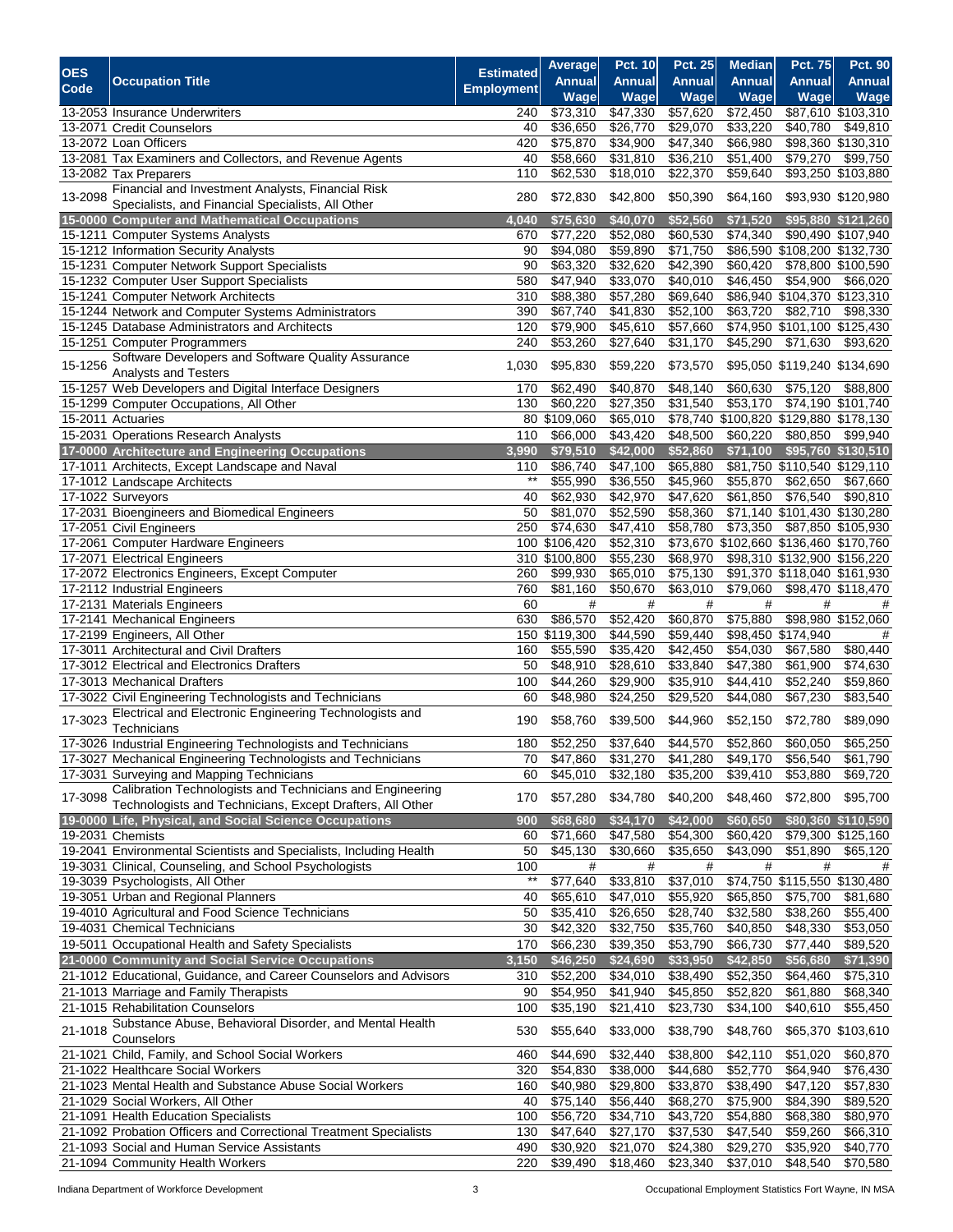| <b>OES</b>         |                                                                                                                       | <b>Estimated</b>  | Average              | <b>Pct. 10</b>       | <b>Pct. 25</b>       | <b>Median</b>                                    | <b>Pct. 75</b>               | <b>Pct. 90</b>               |
|--------------------|-----------------------------------------------------------------------------------------------------------------------|-------------------|----------------------|----------------------|----------------------|--------------------------------------------------|------------------------------|------------------------------|
| Code               | <b>Occupation Title</b>                                                                                               | <b>Employment</b> | <b>Annual</b>        | <b>Annual</b>        | <b>Annual</b>        | <b>Annual</b>                                    | <b>Annual</b>                | <b>Annual</b>                |
|                    | 21-1099 Community and Social Service Specialists, All Other                                                           | 50                | Wage<br>\$34,010     | Wage<br>\$20,200     | Wage<br>\$23,060     | Wage<br>\$34,600                                 | Wage<br>\$43,850             | <b>Wage</b><br>\$49,550      |
| $21 - 2011$ Clergy |                                                                                                                       | 110               | \$42,910             | \$16,960             | \$26,540             | \$45,540                                         | \$54,730                     | \$63,910                     |
|                    | 23-0000 Legal Occupations                                                                                             | 1,110             | \$83,090             | \$34,110             | \$40,660             | \$64,340                                         |                              | \$99,160 \$153,430           |
|                    | 23-1011 Lawyers                                                                                                       |                   | 450 \$122,980        | \$59,680             | \$70,630             |                                                  | \$97,310 \$150,360           | #                            |
|                    | 23-1023 Judges, Magistrate Judges, and Magistrates                                                                    |                   | 40 \$125,800         |                      |                      | \$49,690 \$121,810 \$152,260 \$152,270 \$152,270 |                              |                              |
|                    | 23-2011 Paralegals and Legal Assistants                                                                               | 530               | \$49,490             | \$32,140             | \$36,080             | \$44,360                                         | $\overline{$62,720}$         | \$76,180                     |
|                    | 23-2093 Title Examiners, Abstractors, and Searchers                                                                   | $^{\star\star}$   | \$38,540             | \$28,580             | \$33,290             | \$36,850                                         | \$40,420                     | \$48,260                     |
|                    | 25-0000 Educational Instruction and Library Occupations                                                               | 8,560             | \$48,920             | \$21,910             | \$28,470             | \$43,270                                         | \$60,080                     | \$78,590                     |
|                    | 25-1011 Business Teachers, Postsecondary                                                                              | 110               | #<br>#               | #                    | #                    | #                                                | #<br>#                       | #                            |
|                    | 25-1021 Computer Science Teachers, Postsecondary<br>25-1022 Mathematical Science Teachers, Postsecondary              | 40<br>40          | #                    | $\#$<br>$\#$         | #<br>#               | $\#$<br>$\#$                                     | $\#$                         | $\#$<br>$\#$                 |
|                    | 25-1032 Engineering Teachers, Postsecondary                                                                           | 80                | #                    | $\#$                 | #                    | #                                                | #                            | $\#$                         |
|                    | 25-1071 Health Specialties Teachers, Postsecondary                                                                    |                   | 150 \$106,030        | \$42,920             | \$50,690             |                                                  | \$86,030 \$132,530 \$206,370 |                              |
|                    | 25-1072 Nursing Instructors and Teachers, Postsecondary                                                               | 60                | #                    | #                    | #                    | #                                                | #                            | #                            |
|                    | 25-1081 Education Teachers, Postsecondary                                                                             | 60                | #                    | #                    | #                    | $\#$                                             | #                            | #                            |
|                    | 25-1121 Art, Drama, and Music Teachers, Postsecondary                                                                 | 150               | #                    | $\#$                 | #                    | $\#$                                             | $\#$                         | #                            |
|                    | 25-1123 English Language and Literature Teachers, Postsecondary                                                       | 40<br>40          | #<br>#               | $\#$<br>$\#$         | #<br>#               | $\#$<br>$\#$                                     | $\#$<br>$\#$                 | #<br>#                       |
|                    | 25-1126 Philosophy and Religion Teachers, Postsecondary<br>25-1194 Career/Technical Education Teachers, Postsecondary | 140               | \$37,840             | \$21,240             | \$25,230             | \$34,710                                         | \$46,340                     | \$63,280                     |
|                    | 25-1199 Postsecondary Teachers, All Other                                                                             | 290               | #                    | #                    | #                    | #                                                | #                            | #                            |
|                    | 25-2011 Preschool Teachers, Except Special Education                                                                  | 500               | \$27,480             | \$19,770             | \$21,850             | \$25,040                                         | \$30,800                     | \$38,670                     |
|                    | 25-2012 Kindergarten Teachers, Except Special Education                                                               | 150               | \$51,310             | \$37,610             | \$43,200             | \$49,780                                         | \$59,980                     | \$67,830                     |
|                    | 25-2021 Elementary School Teachers, Except Special Education                                                          | 1,100             | \$52,210             | \$36,900             | \$42,710             | \$49,940                                         | \$61,360                     | \$72,990                     |
| 25-2022            | Middle School Teachers, Except Special and                                                                            | 450               | \$56,510             | \$40,420             | \$45,270             | \$53,590                                         | \$66,030                     | \$78,130                     |
|                    | Career/Technical Education                                                                                            |                   |                      |                      |                      |                                                  |                              |                              |
| 25-2031            | Secondary School Teachers, Except Special and                                                                         | 1,020             | \$55,370             | \$38,070             | \$44,180             | \$52,420                                         | \$65,890                     | \$77,670                     |
|                    | Career/Technical Education<br>25-2032 Career/Technical Education Teachers, Secondary School                           | $***$             | \$57,920             | \$42,960             | \$48,860             | \$57,240                                         | \$64,540                     | \$75,570                     |
|                    | Special Education Teachers, Kindergarten and Elementary                                                               |                   |                      |                      |                      |                                                  |                              |                              |
| 25-2052            | School                                                                                                                | 100               | \$45,520             | \$34,090             | \$37,520             | \$43,900                                         | \$53,200                     | \$61,960                     |
|                    | 25-2057 Special Education Teachers, Middle School                                                                     | $***$             | \$52,060             | \$31,030             | \$44,600             | \$51,750                                         | \$61,060                     | \$70,390                     |
|                    | 25-2058 Special Education Teachers, Secondary School                                                                  | 80                | \$55,870             | $\overline{$42,860}$ | \$46,480             | \$52,800                                         | \$64,620                     | \$75,980                     |
|                    | 25-2059 Special Education Teachers, All Other                                                                         | 40                | \$37,260             | \$22,260             | \$25,070             | \$34,830                                         | \$49,540                     | \$59,100                     |
| 25-3011            | Adult Basic Education, Adult Secondary Education, and                                                                 | 180               | \$60,180             | \$42,430             | \$47,260             | \$57,690                                         | \$71,750                     | \$82,660                     |
|                    | English as a Second Language Instructors<br>25-3021 Self-Enrichment Teachers                                          | 210               | \$46,670             | \$31,260             | \$35,590             | \$45,250                                         | \$57,440                     | \$63,510                     |
|                    | 25-3031 Substitute Teachers, Short-Term                                                                               | 580               | \$28,340             | \$17,790             | \$21,450             | \$26,810                                         | \$30,610                     | \$38,900                     |
|                    | 25-3097 Tutors and Teachers and Instructors, All Other                                                                | 200               | \$48,950             | \$28,650             | \$36,660             | \$52,770                                         | \$60,110                     | \$64,650                     |
|                    | 25-4022 Librarians and Media Collections Specialists                                                                  | 200               | \$51,440             | \$32,170             | \$42,290             | \$51,330                                         | \$61,420                     | \$70,940                     |
|                    | 25-4031 Library Technicians                                                                                           | 120               | \$25,970             | \$18,370             | \$21,680             | \$26,150                                         | \$29,740                     | \$32,840                     |
|                    | 25-9031 Instructional Coordinators                                                                                    | 60                | \$52,470             | \$30,510             | \$36,050             | \$47,080                                         | \$63,650                     | \$82,670                     |
|                    | 25-9044 Teaching Assistants, Postsecondary                                                                            | 100               | #                    | #                    | #                    | #                                                | #                            | #                            |
|                    | 25-9045 Teaching Assistants, Except Postsecondary<br>Arts, Design, Entertainment, Sports, and Media                   | 1,770             | \$25,790             | \$18,510             | \$21,820             | \$26,460                                         | \$29,700                     | \$31,710                     |
| 27-0000            | <b>Occupations</b>                                                                                                    | 2,700             | \$47,430             | \$20,960             | \$30,470             | \$41,500                                         | \$57,600                     | \$76,160                     |
|                    | 27-1011 Art Directors                                                                                                 | 30                | \$93,540             | \$59,090             | \$69,590             |                                                  |                              | \$83,010 \$113,770 \$145,810 |
|                    | 27-1021 Commercial and Industrial Designers                                                                           | 100               | \$65,680             | \$36,090             | \$55,120             | \$72,160                                         | \$78,920                     | \$83,010                     |
|                    | 27-1022 Fashion Designers                                                                                             | 30                | \$69,500             | \$32,440             | \$39,600             | \$58,940                                         |                              | \$90,480 \$124,970           |
|                    | 27-1023 Floral Designers                                                                                              | 60                | \$28,790             | \$20,860             | \$23,100             | \$27,220                                         | \$33,470                     | \$39,760                     |
|                    | 27-1024 Graphic Designers                                                                                             | 250               | \$46,430             | \$30,270             | \$35,670             | \$44,280                                         | \$53,970                     | \$65,580                     |
|                    | 27-1025 Interior Designers                                                                                            | 80                | \$43,180             | \$33,840             | \$36,370<br>\$31,340 | \$40,490                                         | $\sqrt{$48,480}$             | \$57,610<br>\$50,040         |
|                    | 27-1026 Merchandise Displayers and Window Trimmers<br>27-1027 Set and Exhibit Designers                               | 220<br>40         | \$37,230<br>\$47,080 | \$26,020<br>\$33,400 | \$36,380             | \$36,840<br>\$41,950                             | \$42,780<br>\$53,540         | \$71,860                     |
|                    | 27-2012 Producers and Directors                                                                                       | 120               | \$52,230             | \$29,000             | \$37,640             | \$52,180                                         | \$62,090                     | \$68,330                     |
|                    | 27-2022 Coaches and Scouts                                                                                            | 420               | \$38,630             | \$17,150             | $\overline{$}19,270$ | \$29,930                                         | \$48,600                     | \$68,190                     |
|                    | 27-2023 Umpires, Referees, and Other Sports Officials                                                                 | 60                | \$25,460             | \$16,630             | \$18,100             | \$21,060                                         | \$25,350                     | \$45,920                     |
|                    | 27-2042 Musicians and Singers                                                                                         | 70                | $\#$                 | #                    | #                    | #                                                | $\#$                         | #                            |
|                    | 27-3011 Broadcast Announcers and Radio Disc Jockeys                                                                   | 70                | \$40,550             | \$19,880             | \$26,460             | \$36,610                                         | \$47,390                     | \$57,320                     |
|                    | 27-3023 News Analysts, Reporters, and Journalists                                                                     | 80                | \$60,340             | \$30,720             | \$36,990             | \$55,130                                         | \$66,380                     | \$82,300                     |
|                    | 27-3031 Public Relations Specialists                                                                                  | 320               | \$51,940             | \$28,890             | \$37,320             | \$49,380                                         | \$62,090                     | \$80,090                     |
| 27-3041 Editors    | 27-3042 Technical Writers                                                                                             | 60<br>60          | \$49,900<br>\$49,520 | \$18,290<br>\$33,190 | \$32,830<br>\$36,430 | \$40,670<br>\$42,500                             | \$50,950<br>\$57,830         | \$78,630<br>\$79,230         |
|                    | 27-3043 Writers and Authors                                                                                           | 40                | \$57,320             | \$36,270             | \$44,930             | \$54,690                                         | \$64,360                     | \$90,620                     |
|                    | 27-3091 Interpreters and Translators                                                                                  | 120               | \$47,270             | \$27,430             | \$32,560             | \$39,400                                         | \$64,820                     | \$79,200                     |
|                    | 27-4011 Audio and Video Technicians                                                                                   | 160               | \$46,280             | \$26,870             | \$33,490             | \$44,230                                         | \$58,860                     | \$65,370                     |
|                    | 27-4012 Broadcast Technicians                                                                                         | 70                | \$30,580             | \$18,800             | \$22,010             | \$26,870                                         | \$32,410                     | \$49,290                     |
|                    | 27-4031 Camera Operators, Television, Video, and Film                                                                 | 60                | \$44,540             | \$27,030             | \$29,960             | \$39,590                                         | \$55,470                     | \$74,570                     |
|                    | 29-0000 Healthcare Practitioners and Technical Occupations                                                            | 15,950            | \$78,420             | \$33,630             | \$45,090             | \$59,600                                         |                              | \$79,630 \$136,390           |
|                    | 29-1021 Dentists, General                                                                                             |                   | 130 \$166,660        |                      |                      | \$90,370 \$105,800 \$150,170 \$189,860           |                              | #                            |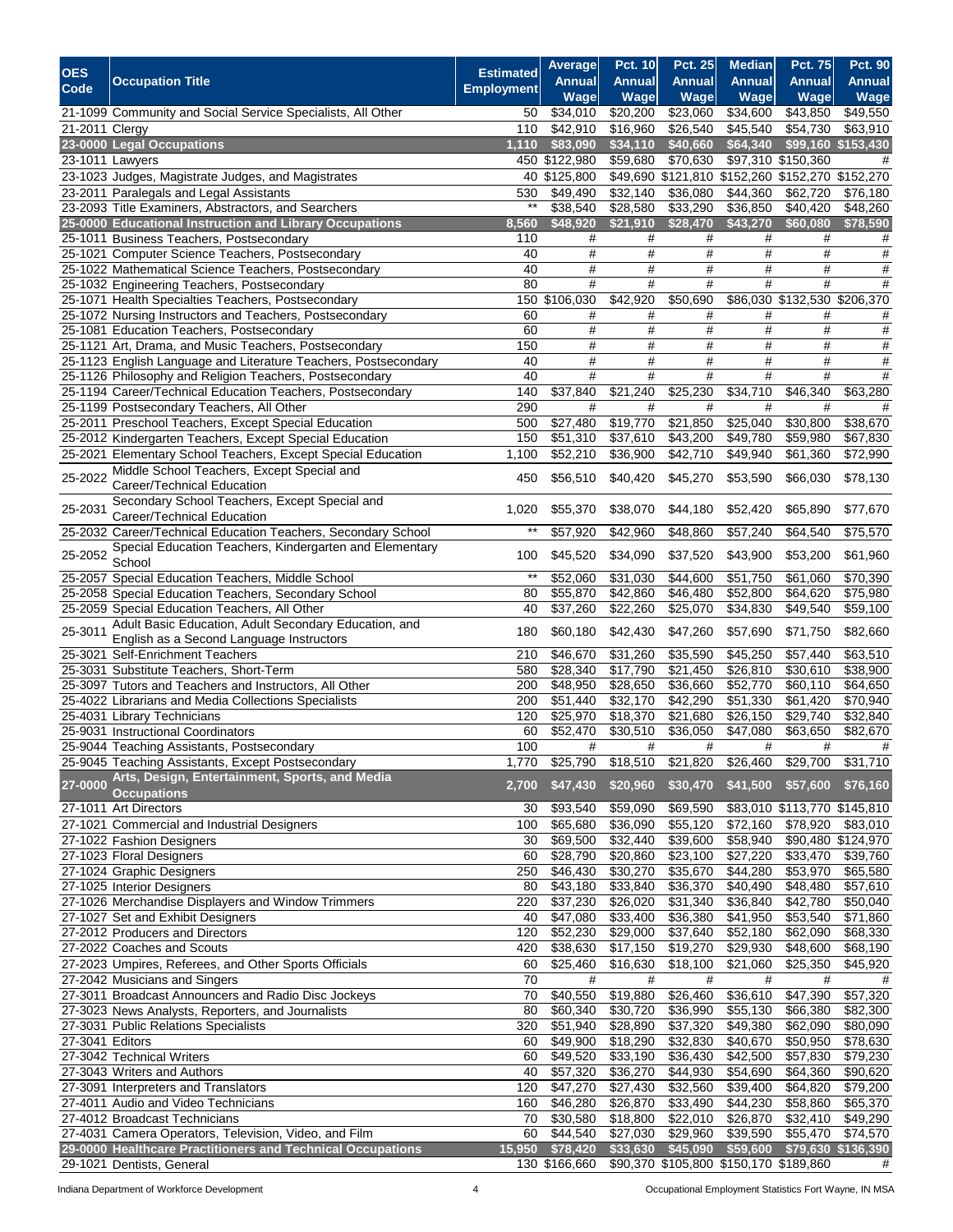| <b>OES</b> |                                                                                                     | <b>Estimated</b>  | Average              | <b>Pct. 10</b>                          | <b>Pct. 25</b>       | <b>Median</b>                                    | <b>Pct. 75</b>                           | <b>Pct. 90</b>       |
|------------|-----------------------------------------------------------------------------------------------------|-------------------|----------------------|-----------------------------------------|----------------------|--------------------------------------------------|------------------------------------------|----------------------|
| Code       | <b>Occupation Title</b>                                                                             | <b>Employment</b> | <b>Annual</b>        | <b>Annual</b>                           | <b>Annual</b>        | <b>Annual</b>                                    | <b>Annual</b>                            | <b>Annual</b>        |
|            |                                                                                                     |                   | Wage                 | Wage                                    | Wage                 | Wage                                             | Wage                                     | <b>Wage</b>          |
|            | 29-1031 Dietitians and Nutritionists                                                                | 160               | \$58,280             | \$33,970                                | \$46,930             | \$57,920                                         | \$70,100                                 | \$79,340             |
|            | 29-1041 Optometrists                                                                                |                   | 90 \$122,080         |                                         |                      | \$77,380 \$100,410 \$117,110 \$146,270 \$172,550 |                                          |                      |
|            | 29-1051 Pharmacists                                                                                 |                   | 410 \$116,710        |                                         |                      | \$91,540 \$108,230 \$121,460 \$134,730 \$151,050 |                                          |                      |
|            | 29-1071 Physician Assistants                                                                        |                   | 130 \$101,680        | \$43,450                                |                      | \$64,060 \$110,060 \$127,920 \$144,130           |                                          |                      |
|            | 29-1122 Occupational Therapists                                                                     | 210               | \$91,770             | \$56,570                                | \$70,150             |                                                  | \$83,440 \$105,800 \$151,110             |                      |
|            | 29-1123 Physical Therapists                                                                         | 260<br>210        | \$88,450<br>\$58,990 | \$59,970<br>\$44,390                    | \$69,800<br>\$50,700 | \$58,740                                         | \$86,330 \$100,070 \$133,630<br>\$66,860 | $\sqrt{$77,000}$     |
|            | 29-1126 Respiratory Therapists<br>29-1127 Speech-Language Pathologists                              | 150               | \$78,660             | \$48,170                                | \$61,630             | \$80,530                                         |                                          | \$97,260 \$107,890   |
|            | 29-1131 Veterinarians                                                                               |                   | 100 \$117,360        | \$74,080                                |                      | \$85,470 \$104,120 \$142,310 \$166,670           |                                          |                      |
|            | 29-1141 Registered Nurses                                                                           | 5,510             | \$62,550             | \$46,600                                | \$54,030             | \$61,150                                         | \$70,290                                 | \$80,080             |
|            | 29-1171 Nurse Practitioners                                                                         |                   | 580 \$106,400        | \$85,090                                |                      | \$94,140 \$107,660 \$122,310 \$131,810           |                                          |                      |
|            | 29-1211 Anesthesiologists                                                                           | 80                | #                    | #                                       | #                    | #                                                | #                                        | #                    |
|            | 29-1215 Family Medicine Physicians                                                                  | $^{\star\star}$   |                      | \$181,310 \$108,490 \$118,270 \$134,720 |                      |                                                  | #                                        | #                    |
|            | 29-1228 Physicians, All Other; and Ophthalmologists, Except                                         |                   |                      | 860 \$255,520 \$122,630 \$205,840       |                      | #                                                | $\#$                                     | #                    |
|            | 29-1248 Surgeons, Except Ophthalmologists                                                           |                   | 80 \$213,770         | \$56,770                                | \$72,770             | $\#$                                             | $\#$                                     | $\#$                 |
|            | 29-1292 Dental Hygienists                                                                           | 330               | \$63,100             | \$30,940                                | \$56,490             | \$68,030                                         | \$76,220                                 | \$81,180             |
|            | 29-2010 Clinical Laboratory Technologists and Technicians                                           | 660               | \$50,670             | \$29,800                                | \$35,030             | \$46,730                                         | \$65,680                                 | \$78,820             |
|            | 29-2031 Cardiovascular Technologists and Technicians                                                | 90                | \$61,050             | $\overline{$}31,320$                    | \$50,520             | \$66,030                                         | \$75,900                                 | \$81,790             |
|            | 29-2032 Diagnostic Medical Sonographers                                                             | 90                | $\overline{$}67,410$ | \$48,730                                | \$57,890             | \$68,530                                         | \$77,740                                 | \$83,360             |
|            | 29-2033 Nuclear Medicine Technologists                                                              | 40                | \$72,630             | \$55,810                                | \$66,970             | \$74,140                                         | \$81,090                                 | \$89,350             |
|            | 29-2034 Radiologic Technologists and Technicians                                                    | 430               | \$56,970             | \$42,220                                | \$47,850             | \$56,580                                         | \$65,050                                 | $\overline{$76,490}$ |
|            | 29-2035 Magnetic Resonance Imaging Technologists                                                    | 40                | \$68,370             | \$53,780                                | \$60,340             | \$69,840                                         | \$77,630                                 | \$82,310             |
|            | 29-2040 Emergency Medical Technicians and Paramedics                                                | 430               | \$35,650             | $\overline{$}24,340$                    | \$27,860             | \$33,790                                         | \$42,490                                 | \$50,440             |
|            | 29-2052 Pharmacy Technicians                                                                        | 830               | \$33,810             | \$26,000                                | \$29,280             | \$33,920                                         | \$38,100                                 | \$41,000             |
|            | 29-2053 Psychiatric Technicians                                                                     | 320               | \$32,790             | \$24,360                                | \$27,380             | \$31,290                                         | \$36,990                                 | \$40,840             |
|            | 29-2055 Surgical Technologists                                                                      | 260               | \$51,910             | \$36,500                                | \$42,810             | \$50,730                                         | \$60,820                                 | \$69,310             |
|            | 29-2056 Veterinary Technologists and Technicians                                                    | 120               | \$33,380             | \$26,150                                | \$28,230             | \$31,720                                         | \$38,160                                 | \$43,950             |
|            | 29-2057 Ophthalmic Medical Technicians                                                              | 90                | \$40,940             | \$29,670                                | \$34,880             | \$41,900                                         | \$47,540                                 | \$50,920             |
|            | 29-2061 Licensed Practical and Licensed Vocational Nurses                                           | 1,490             | \$47,410             | \$37,160                                | \$42,310             | \$47,160                                         | \$52,030                                 | \$60,350             |
|            | 29-2081 Opticians, Dispensing                                                                       | 160               | \$32,260             | \$23,880                                | \$26,870             | \$30,610                                         | \$36,410                                 | \$41,320             |
| 29-2098    | Medical Dosimetrists, Medical Records Specialists, and                                              | 660               | \$48,820             | \$28,880                                | \$34,510             | \$45,100                                         | \$57,900                                 | \$66,740             |
|            | Health Technologists and Technicians, All Other                                                     |                   |                      |                                         |                      |                                                  |                                          |                      |
|            | Health Information Technologists, Medical Registrars,                                               |                   |                      |                                         |                      |                                                  |                                          |                      |
|            | 29-9098 Surgical Assistants, and Healthcare Practitioners and                                       | 170               | \$35,000             | \$22,330                                | \$26,510             | \$32,330                                         | \$38,550                                 | \$51,580             |
|            | Technical Workers, All Other                                                                        |                   |                      |                                         |                      |                                                  |                                          |                      |
|            | 31-0000 Healthcare Support Occupations                                                              | 9,020             | \$30,870             | \$21,710                                | \$24,610             | \$29,240                                         | \$35,030                                 | \$41,460             |
|            | 31-1120 Home Health and Personal Care Aides                                                         | 2,990             | \$25,450             | \$20,780                                | \$22,140             | \$24,350                                         | \$27,600                                 | \$31,760             |
|            | 31-1131 Nursing Assistants                                                                          | 2,550             | 329,780              | \$23,660                                | \$26,840             | \$29,590                                         | 32,400                                   | \$37,540             |
|            | 31-1132 Orderlies                                                                                   | 180               | $\overline{$}30,170$ | \$25,180                                | \$27,460             | \$29,810                                         | \$32,170                                 | $\overline{$}36,780$ |
|            | 31-1133 Psychiatric Aides                                                                           | 50                | \$28,260             | \$21,590                                | $\sqrt{$24,340}$     | \$28,440                                         | \$31,570                                 | \$35,420             |
|            | 31-2011 Occupational Therapy Assistants                                                             | 60                | \$58,080             | \$43,230                                | \$48,750             | \$57,950                                         | \$68,240                                 | \$79,250             |
|            | 31-2021 Physical Therapist Assistants                                                               | 130               | \$54,220             | \$38,760                                | \$45,630             | \$53,660                                         | \$62,270                                 | \$67,770             |
|            | 31-2022 Physical Therapist Aides                                                                    | 150               | \$19,710             | \$16,260                                | \$17,180             | \$18,710                                         | \$21,280                                 | \$25,020             |
|            | 31-9011 Massage Therapists                                                                          | 80                | \$47,770             | \$33,070                                | \$42,570             | \$47,810                                         | \$53,070                                 | \$63,350             |
|            | 31-9091 Dental Assistants                                                                           | 640               | \$43,120             | \$33,900                                | \$36,660             | \$41,360                                         | \$49,320                                 | \$56,280             |
|            | 31-9092 Medical Assistants                                                                          | 1,500             | \$33,900             | \$26,900                                | \$29,370             | \$33,490                                         | \$38,390                                 | \$41,430             |
|            | 31-9093 Medical Equipment Preparers                                                                 | 110               | \$32,050             | $\overline{$}26,480$                    | \$28,330             | \$31,400                                         | \$36,150                                 | \$40,220             |
|            | 31-9094 Medical Transcriptionists<br>31-9096 Veterinary Assistants and Laboratory Animal Caretakers | 70<br>120         | $\sqrt{$44,710}$     | \$28,520                                | \$32,680             | \$37,930                                         | \$50,680                                 | \$77,990<br>\$37,650 |
|            | 31-9097 Phlebotomists                                                                               | 210               | \$27,470<br>\$32,320 | \$20,900<br>\$26,110                    | \$22,970<br>\$27,940 | \$26,120<br>\$30,950                             | \$31,960<br>\$36,290                     | \$42,570             |
|            | 31-9099 Healthcare Support Workers, All Other                                                       | 160               | \$40,560             | \$22,710                                | \$27,350             | \$37,330                                         | $\overline{$}50,450$                     | \$68,450             |
|            | 33-0000 Protective Service Occupations                                                              | 3,370             | \$45,350             | \$20,600                                | \$29,290             | \$44,880                                         | \$59,000                                 | \$68,850             |
|            | 33-1012 First-Line Supervisors of Police and Detectives                                             | 70                | \$86,440             | \$58,810                                | \$69,950             | \$88,610                                         | \$100,040 \$107,410                      |                      |
|            | 33-1021 First-Line Supervisors of Firefighting and Prevention Workers                               | 50                | \$64,520             | \$49,750                                | \$56,010             | \$63,490                                         | \$72,110                                 | \$80,280             |
|            | Miscellaneous First-Line Supervisors, Protective Service                                            |                   |                      |                                         |                      |                                                  |                                          |                      |
| 33-1090    | Workers                                                                                             | 80                | \$55,550             | \$36,350                                | \$46,480             | \$55,400                                         | \$65,150                                 | \$76,790             |
|            | 33-2011 Firefighters                                                                                | 490               | \$41,350             | \$28,850                                | \$35,210             | \$43,340                                         | \$47,850                                 | \$50,820             |
|            | 33-3012 Correctional Officers and Jailers                                                           | 250               | \$51,030             | \$33,300                                | \$37,380             | \$44,270                                         | \$62,640                                 | \$81,710             |
|            | 33-3021 Detectives and Criminal Investigators                                                       | 50                | \$75,680             | \$47,230                                | \$55,340             | \$63,880                                         |                                          | \$79,420 \$136,850   |
|            | 33-3051 Police and Sheriff's Patrol Officers                                                        | 730               | \$60,340             | \$48,210                                | \$54,380             | \$59,870                                         | \$65,210                                 | \$76,130             |
|            | 33-9021 Private Detectives and Investigators                                                        | 40                | \$45,510             | \$31,250                                | \$39,520             | \$46,700                                         | \$51,790                                 | \$54,790             |
|            | 33-9032 Security Guards                                                                             | 1,090             | \$36,060             | \$18,760                                | \$23,200             | \$30,560                                         | \$51,610                                 | \$62,040             |
|            | 33-9091 Crossing Guards and Flaggers                                                                | 40                | \$33,510             | \$25,720                                | \$27,090             | \$29,270                                         | \$31,450                                 | \$58,250             |
|            | 33-9093 Transportation Security Screeners                                                           | 50                | \$42,100             | \$34,110                                | \$39,550             | \$40,370                                         | \$44,330                                 | \$49,780             |
|            | School Bus Monitors and Protective Service Workers, All                                             |                   |                      |                                         |                      |                                                  |                                          |                      |
| 33-9098    | Other                                                                                               | 140               | \$36,650             | \$19,050                                | \$28,010             | \$33,480                                         | \$46,230                                 | \$55,010             |
|            | 35-0000 Food Preparation and Serving Related Occupations                                            | 17,450            | \$25,530             | \$17,610                                | \$20,160             | \$23,600                                         | \$28,530                                 | \$34,370             |
|            | 35-1011 Chefs and Head Cooks                                                                        | $***$             | \$48,780             | \$35,260                                | \$39,290             | \$46,060                                         | \$52,540                                 | \$72,420             |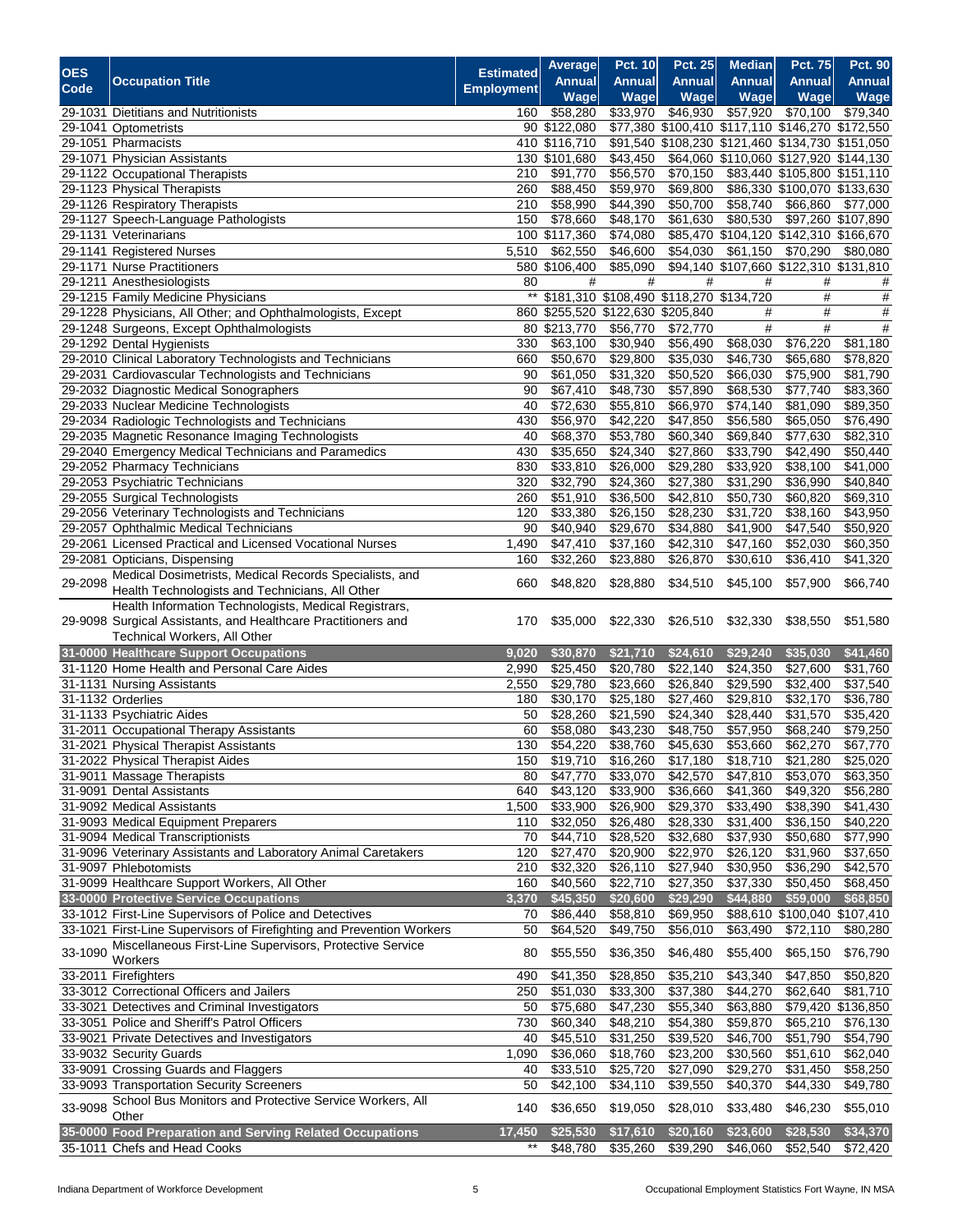| <b>OES</b><br>Code | <b>Occupation Title</b>                                                                                          | <b>Estimated</b><br><b>Employment</b> | Average<br><b>Annual</b><br>Wage | <b>Pct. 10</b><br><b>Annual</b><br>Wage | <b>Pct. 25</b><br><b>Annual</b><br>Wage | <b>Median</b><br><b>Annual</b><br>Wage | <b>Pct. 75</b><br><b>Annual</b><br>Wage | <b>Pct. 90</b><br>Annual<br><b>Wage</b> |
|--------------------|------------------------------------------------------------------------------------------------------------------|---------------------------------------|----------------------------------|-----------------------------------------|-----------------------------------------|----------------------------------------|-----------------------------------------|-----------------------------------------|
| 35-1012            | First-Line Supervisors of Food Preparation and Serving<br>Workers                                                | 1,310                                 | \$34,990                         | \$23,400                                | \$28,040                                | \$31,970                               | \$39,430                                | \$55,960                                |
|                    | 35-2011 Cooks, Fast Food                                                                                         | $***$                                 | \$19,870                         | \$16,300                                | \$17,440                                | \$19,350                               | \$22,390                                | \$24,310                                |
|                    | 35-2012 Cooks, Institution and Cafeteria                                                                         | 620                                   | \$28,340                         | \$21,470                                | \$24,250                                | \$28,240                               | \$31,420                                | \$35,920                                |
|                    | 35-2014 Cooks, Restaurant                                                                                        | 1,470                                 | \$27,530                         | \$21,200                                | \$23,740                                | \$27,440                               | \$30,910                                | \$33,670                                |
|                    | 35-2015 Cooks, Short Order                                                                                       | 40                                    | \$19,930                         | \$16,640                                | \$17,620                                | \$19,250                               | \$22,100                                | \$24,970                                |
|                    | 35-2021 Food Preparation Workers<br>35-3011 Bartenders                                                           | 660<br>860                            | \$24,780<br>\$27,590             | \$17,970<br>\$17,410                    | \$20,190<br>\$19,520                    | \$24,900<br>\$22,800                   | \$29,270<br>\$33,190                    | \$31,930<br>\$48,850                    |
|                    | 35-3023 Fast Food and Counter Workers                                                                            | 6,370                                 | \$22,620                         | \$17,370                                | $\overline{$}19,580$                    | \$22,490                               | \$24,920                                | \$27,500                                |
|                    | 35-3031 Waiters and Waitresses                                                                                   | 3,110                                 | \$28,070                         | \$18,600                                | \$20,880                                | \$23,970                               | \$31,620                                | \$41,270                                |
|                    | 35-3041 Food Servers, Nonrestaurant                                                                              | 610                                   | \$25,140                         | \$17,840                                | \$20,340                                | \$24,730                               | \$29,520                                | \$32,530                                |
|                    | 35-9011 Dining Room and Cafeteria Attendants and Bartender                                                       | 310                                   | \$22,750                         | \$17,230                                | \$19,050                                | \$22,330                               | \$26,480                                | \$29,840                                |
|                    | 35-9021 Dishwashers                                                                                              | 480                                   | \$21,950                         | \$16,260                                | \$17,490                                | \$19,480                               | $\sqrt{$27,400}$                        | \$30,370                                |
|                    | 35-9031 Hosts and Hostesses, Restaurant, Lounge, and Coffee Shop                                                 | 620                                   | \$22,330                         | \$16,740                                | \$17,930                                | \$20,030                               | \$24,560                                | \$33,780                                |
| 37-0000            | <b>Building and Grounds Cleaning and Maintenance</b><br><b>Occupations</b>                                       | 6,380                                 | \$27,400                         | \$17,710                                | \$20,500                                | \$24,750                               | \$31,670                                | \$39,770                                |
| 37-1011            | First-Line Supervisors of Housekeeping and Janitorial<br>Workers                                                 | 210                                   | \$40,220                         | \$26,330                                | \$29,520                                | \$35,840                               | \$46,290                                | \$67,350                                |
| 37-1012            | First-Line Supervisors of Landscaping, Lawn Service, and<br>Groundskeeping Workers                               | 160                                   | \$48,380                         | \$29,480                                | \$35,120                                | \$45,310                               | \$60,110                                | \$66,370                                |
| 37-2011            | Janitors and Cleaners, Except Maids and Housekeeping<br>Cleaners                                                 | 3,660                                 | \$24,670                         | \$17,150                                | \$19,210                                | \$23,300                               | \$28,490                                | \$33,150                                |
|                    | 37-2012 Maids and Housekeeping Cleaners                                                                          | 730                                   | \$23,480                         | \$18,360                                | \$20,660                                | \$22,930                               | \$25,220                                | \$29,730                                |
|                    | 37-2021 Pest Control Workers                                                                                     | 80                                    | \$42,890                         | 331,450                                 | \$34,500                                | \$38,940                               | \$52,450                                | \$63,790                                |
|                    | 37-3011 Landscaping and Groundskeeping Workers<br>37-3013 Tree Trimmers and Pruners                              | 1,390<br>$***$                        | \$29,670<br>\$45,770             | \$19,480<br>\$29,740                    | \$22,670<br>\$34,960                    | \$28,910<br>\$43,300                   | \$36,630<br>\$53,990                    | \$41,210<br>\$69,990                    |
|                    | 39-0000 Personal Care and Service Occupations                                                                    | 3.440                                 | \$29,880                         | \$17,590                                | \$19,740                                | \$24,000                               | \$30,770                                | \$40,230                                |
| 39-1098            | First-Line Supervisors of Personal Service and Entertainment<br>and Recreation Workers, Except Gambling Services | 200                                   | \$34,740                         | \$24,030                                | \$27,080                                | \$31,100                               | \$39,950                                | \$52,610                                |
|                    | 39-2021 Animal Caretakers                                                                                        | 250                                   | \$29,120                         | \$18,490                                | \$21,140                                | \$25,610                               | \$34,580                                | \$46,200                                |
|                    | 39-3031 Ushers, Lobby Attendants, and Ticket Takers                                                              | 90                                    | \$22,410                         | \$17,570                                | \$19,940                                | \$22,570                               | \$24,650                                | \$25,900                                |
|                    | 39-3091 Amusement and Recreation Attendants                                                                      | 550                                   | \$22,110                         | \$17,410                                | \$18,980                                | \$21,200                               | \$24,060                                | \$26,300                                |
|                    | 39-4021 Funeral Attendants                                                                                       | $^{\star\star}$                       | \$29,370                         | \$18,560                                | \$24,980                                | \$30,940                               | \$35,130                                | \$38,910                                |
|                    | 39-5012 Hairdressers, Hairstylists, and Cosmetologists                                                           | 470                                   | \$27,100                         | \$17,460                                | \$20,190                                | \$24,630                               | \$30,900                                | \$41,420                                |
|                    | 39-5092 Manicurists and Pedicurists                                                                              | $***$<br>$***$                        | \$18,880                         | \$16,770                                | \$17,560                                | \$18,860                               | \$20,150                                | \$21,950                                |
|                    | 39-5094 Skincare Specialists<br>39-9011 Childcare Workers                                                        | 370                                   | \$25,530<br>\$21,070             | \$16,500<br>\$17,010                    | \$18,190<br>\$18,090                    | \$21,530<br>\$19,850                   | \$25,220<br>\$23,170                    | \$43,650<br>\$29,120                    |
|                    | 39-9031 Exercise Trainers and Group Fitness Instructors                                                          | 350                                   | \$29,890                         | \$19,330                                | \$23,500                                | \$28,510                               | \$33,280                                | \$43,740                                |
|                    | 39-9032 Recreation Workers                                                                                       | 430                                   | \$26,560                         | \$17,460                                | \$19,370                                | \$23,140                               | \$30,180                                | \$41,680                                |
|                    | 39-9041 Residential Advisors                                                                                     | 230                                   | \$30,470                         | \$23,880                                | \$26,680                                | \$29,490                               | \$32,300                                | \$38,340                                |
| 39-9098            | Crematory Operators and Personal Care and Service<br>Workers, All Other                                          | **                                    | \$33,880                         | \$22,690                                | \$26,260                                | \$35,110                               | \$38,770                                | \$40,970                                |
|                    | 41-0000 Sales and Related Occupations                                                                            | 19,580                                | \$42,310                         | \$19,330                                | \$22,730                                | \$30,010                               | \$49,880                                | \$80,890                                |
|                    | 41-1011 First-Line Supervisors of Retail Sales Workers                                                           | 1,610                                 | \$44,140                         | \$26,660                                | \$31,370                                | \$40,000                               | \$51,260                                | \$67,970                                |
|                    | 41-1012 First-Line Supervisors of Non-Retail Sales Workers                                                       | 280                                   | \$79,010                         | \$53,310                                | \$59,660                                | \$71,890                               |                                         | \$89,300 \$126,150                      |
|                    | 41-2011 Cashiers                                                                                                 | 4,810                                 | \$23,500                         | \$17,750                                | \$20,050                                | \$22,940                               | \$25,890                                | \$30,490                                |
|                    | 41-2021 Counter and Rental Clerks<br>41-2022 Parts Salespersons                                                  | 800<br>620                            | \$29,770<br>\$35,950             | \$17,540<br>\$22,820                    | \$19,830<br>\$27,400                    | \$25,840<br>\$34,430                   | \$38,530<br>\$40,610                    | \$49,240<br>\$55,960                    |
|                    | 41-2031 Retail Salespersons                                                                                      | 5,490                                 | \$28,270                         | \$18,410                                | \$21,140                                | \$24,840                               | \$31,460                                | \$40,520                                |
|                    | 41-3011 Advertising Sales Agents                                                                                 | 140                                   | \$49,720                         | \$21,970                                | \$33,900                                | \$43,950                               | \$59,880                                | \$89,420                                |
|                    | 41-3021 Insurance Sales Agents                                                                                   | 900                                   | \$65,380                         | \$31,370                                | \$47,350                                | \$67,840                               | \$79,450                                | \$95,040                                |
|                    | 41-3031 Securities, Commodities, and Financial Services Sales                                                    | 310                                   | \$80,290                         | \$37,860                                | \$44,310                                | \$52,740                               |                                         | \$77,160 \$175,860                      |
|                    | 41-3041 Travel Agents                                                                                            | 30                                    | \$40,570                         | \$22,690                                | \$26,950                                | \$31,870                               | \$56,000                                | \$64,040                                |
| 41-3091            | Sales Representatives of Services, Except Advertising,<br>Insurance, Financial Services, and Travel              | 950                                   | \$67,360                         | \$34,260                                | \$44,620                                | \$53,950                               |                                         | \$79,600 \$123,740                      |
| 41-4011            | Sales Representatives, Wholesale and Manufacturing,<br><b>Technical and Scientific Products</b>                  | 800                                   | \$81,420                         | \$29,970                                | \$45,470                                | \$65,620                               |                                         | \$97,720 \$176,890                      |
| 41-4012            | Sales Representatives, Wholesale and Manufacturing,<br><b>Except Technical and Scientific Products</b>           | 1,800                                 | \$75,890                         | \$35,240                                | \$47,730                                | \$64,310                               |                                         | \$96,910 \$126,660                      |
|                    | 41-9021 Real Estate Brokers                                                                                      | $***$                                 | \$38,040                         | \$27,550                                | \$28,790                                | \$30,850                               | \$32,920                                | \$74,290                                |
|                    | 41-9022 Real Estate Sales Agents                                                                                 | $***$                                 | $\overline{$}49,760$             | \$30,570                                | \$37,020                                | \$49,790                               | \$62,650                                | \$69,390                                |
|                    | 41-9031 Sales Engineers                                                                                          | $^{\star\star}$                       | \$82,410                         | \$35,950                                | \$40,570                                |                                        |                                         | \$72,380 \$106,250 \$162,140            |
|                    | 41-9099 Sales and Related Workers, All Other<br>43-0000 Office and Administrative Support Occupations            | $^{\ast\ast}$<br>25,280               | \$31,770<br>\$38,930             | \$20,240<br>\$25,210                    | \$21,670<br>\$29,490                    | \$23,960<br>\$36,690                   | \$29,080<br>\$46,200                    | \$37,750<br>\$57,700                    |
|                    | First-Line Supervisors of Office and Administrative Support                                                      |                                       |                                  |                                         |                                         |                                        |                                         |                                         |
| 43-1011            | Workers                                                                                                          | 1,750                                 | \$59,310                         | \$34,950                                | \$44,180                                | \$57,160                               | \$69,720                                | \$88,600                                |
|                    | 43-2011 Switchboard Operators, Including Answering Service                                                       | 60                                    | \$30,280                         | \$23,910                                | \$26,980                                | \$29,940                               | \$33,210                                | \$38,400                                |
| 43-3011            | <b>Bill and Account Collectors</b>                                                                               | 470                                   | \$36,300                         | \$27,390                                | \$30,280                                | \$35,180                               | \$40,620                                | \$48,680                                |
|                    | 43-3021 Billing and Posting Clerks                                                                               | 670                                   | \$38,820                         | \$27,530                                | \$32,160                                | \$37,460                               | \$44,920                                | \$52,310                                |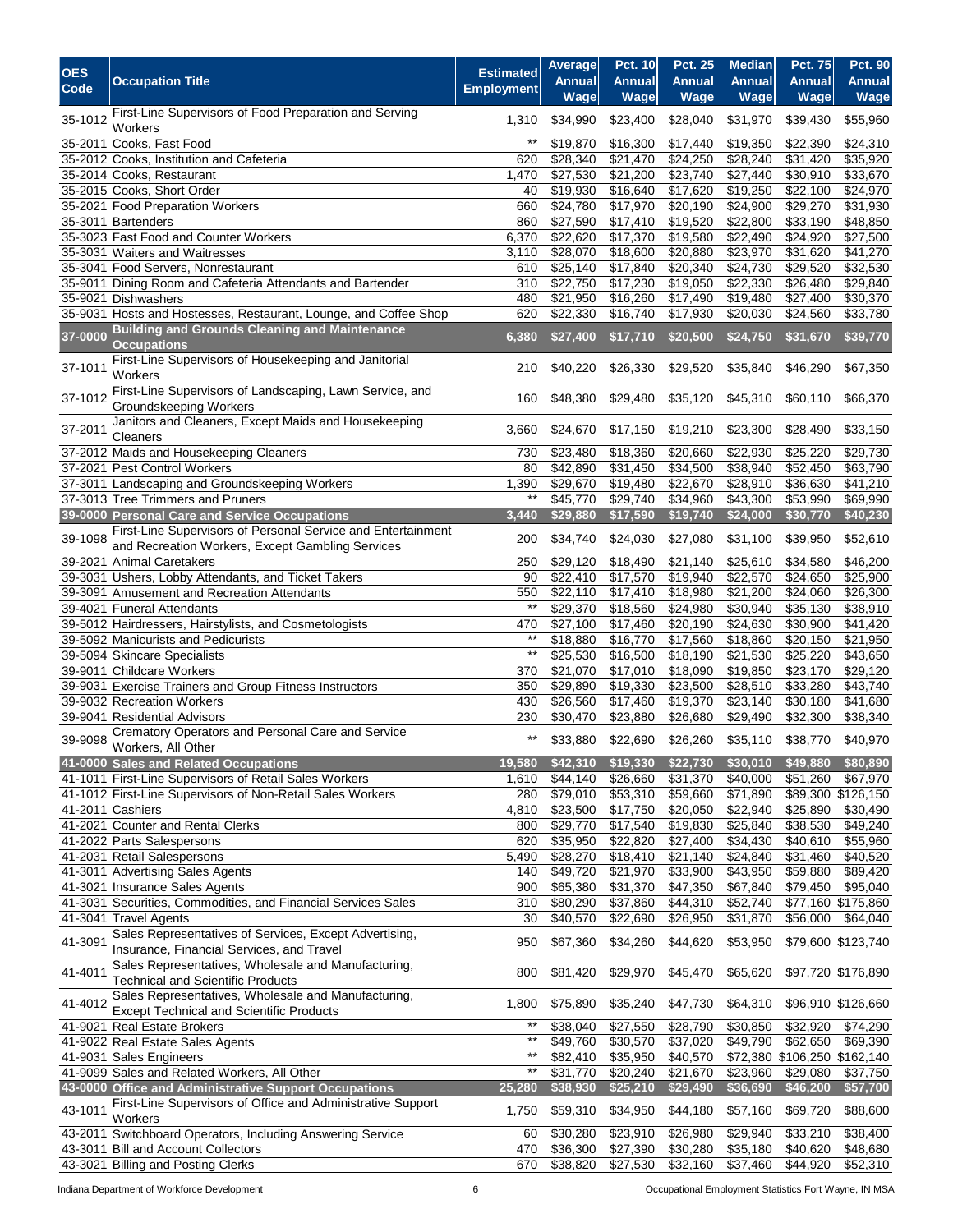| <b>OES</b>      |                                                                                    | <b>Estimated</b>       | Average              | <b>Pct. 10</b>       | <b>Pct. 25</b>       | <b>Median</b>        | <b>Pct. 75</b>       | <b>Pct. 90</b>       |
|-----------------|------------------------------------------------------------------------------------|------------------------|----------------------|----------------------|----------------------|----------------------|----------------------|----------------------|
| Code            | <b>Occupation Title</b>                                                            | <b>Employment</b>      | <b>Annual</b>        | <b>Annual</b>        | <b>Annual</b>        | <b>Annual</b>        | <b>Annual</b>        | <b>Annual</b>        |
|                 |                                                                                    |                        | Wage                 | <b>Wage</b>          | Wage                 | Wage                 | Wage                 | <b>Wage</b>          |
|                 | 43-3031 Bookkeeping, Accounting, and Auditing Clerks                               | 1.620                  | \$40,910             | \$26,040             | \$32,430             | \$38,580             | \$49,190             | \$61,130             |
| 43-3051         | Payroll and Timekeeping Clerks<br>43-3061 Procurement Clerks                       | 180<br>60              | \$40,760<br>\$40,580 | \$19,610             | \$34,340<br>\$35,410 | \$39,780<br>\$41,500 | \$50,030<br>\$47,390 | \$59,730<br>\$50,670 |
| 43-3071 Tellers |                                                                                    | 760                    | \$28,540             | \$29,340<br>\$22,670 | \$25,840             | \$28,620             | \$31,290             | \$34,690             |
|                 | 43-4031 Court, Municipal, and License Clerks                                       | 120                    | \$39,410             | \$27,630             | \$34,210             | \$38,480             | \$45,090             | \$52,790             |
|                 | 43-4051 Customer Service Representatives                                           | 2,770                  | \$39,200             | \$25,760             | \$30,800             | \$37,880             | \$46,710             | \$55,370             |
|                 | 43-4061 Eligibility Interviewers, Government Programs                              | 120                    | \$38,510             | \$31,180             | \$33,410             | \$36,820             | \$41,970             | \$50,120             |
|                 | 43-4071 File Clerks                                                                | 150                    | \$34,850             | \$25,340             | \$28,470             | \$33,610             | \$40,750             | \$48,250             |
|                 | 43-4081 Hotel, Motel, and Resort Desk Clerks                                       | 170                    | \$24,050             | \$19,990             | \$21,560             | \$23,650             | \$25,730             | \$29,500             |
|                 | 43-4111 Interviewers, Except Eligibility and Loan                                  | 510                    | \$34,850             | $\sqrt{$27,140}$     | \$29,320             | \$33,060             | \$38,510             | \$44,960             |
|                 | 43-4121 Library Assistants, Clerical                                               | 190                    | \$25.820             | \$18,690             | \$21,260             | \$24,630             | \$30,100             | \$35,480             |
|                 | 43-4131 Loan Interviewers and Clerks                                               | 300                    | \$37,410             | \$26,890             | \$33,920             | \$37,270             | \$40,610             | \$47,630             |
|                 | 43-4141 New Accounts Clerks                                                        | 150                    | \$43,190             | \$34,260             | \$37,250             | \$41,800             | \$48,130             | \$52,470             |
|                 | 43-4151 Order Clerks                                                               | 170                    | \$36,340             | \$24,580             | \$28,920             | \$35,630             | \$41,540             | \$50,460             |
| 43-4161         | Human Resources Assistants, Except Payroll and                                     | 70                     | \$38,620             | \$29,470             | \$33,890             | \$38,400             | \$43,890             | \$50,040             |
|                 | Timekeeping                                                                        |                        |                      |                      |                      |                      |                      |                      |
| 43-4171         | Receptionists and Information Clerks                                               | 1,280                  | \$30,120             | \$21,040             | \$25,380             | \$29,330             | \$34,400             | \$40,730             |
| 43-4181         | Reservation and Transportation Ticket Agents and Travel                            | 30                     | \$34,170             | \$26,670             | \$29,240             | \$33,810             | \$38,630             | \$42,910             |
|                 | <b>Clerks</b>                                                                      |                        |                      |                      |                      |                      |                      |                      |
|                 | 43-4199 Information and Record Clerks, All Other                                   | 140                    | \$32,110             | \$19,410             | \$22,290             | \$31,200             | \$41,510             | \$49,380             |
|                 | 43-5011 Cargo and Freight Agents                                                   | 350                    | \$44,030             | \$29,860             | \$37,570             | \$44.370             | \$49,270             | \$52,230             |
|                 | 43-5021 Couriers and Messengers<br>43-5031 Public Safety Telecommunicators         | 120<br>$^{\star\star}$ | \$27,350<br>\$46,910 | \$21,440<br>\$34,470 | \$23,350<br>\$40,150 | \$26,320<br>\$46,870 | \$30,280<br>\$55,030 | \$34,860<br>\$61,360 |
|                 | 43-5032 Dispatchers, Except Police, Fire, and Ambulance                            | 300                    | \$40,630             | \$26,290             | \$30,670             | \$39,520             | \$48,500             | \$54,030             |
|                 | 43-5051 Postal Service Clerks                                                      | 100                    | \$50,280             | \$37,760             | \$38,970             | \$49,180             | \$62,990             | \$63,000             |
|                 | 43-5052 Postal Service Mail Carriers                                               | 450                    | \$52,020             | \$38,050             | \$38,620             | \$48,940             | \$65,030             | \$66,400             |
|                 | Postal Service Mail Sorters, Processors, and Processing                            |                        |                      |                      |                      |                      |                      |                      |
| 43-5053         | <b>Machine Operators</b>                                                           | 110                    | \$50,420             | \$35,390             | \$38,450             | \$49,190             | \$62,980             | \$63,000             |
|                 | 43-5061 Production, Planning, and Expediting Clerks                                | 420                    | \$50,190             | \$31,410             | \$38,680             | \$52,020             | \$61,240             | \$67,120             |
| 43-5071         | Shipping, Receiving, and Inventory Clerks                                          | 1,490                  | \$34,170             | \$25,870             | \$28,340             | \$32,370             | \$38,860             | \$47,020             |
| 43-5111         | Weighers, Measurers, Checkers, and Samplers,                                       | 150                    | #                    | #                    | #                    | #                    | #                    | #                    |
|                 | Recordkeeping                                                                      |                        |                      |                      |                      |                      |                      |                      |
|                 | 43-6011 Executive Secretaries and Executive Administrative                         | $^{\star\star}$        | \$49,760             | \$33,900             | \$41,860             | \$48,650             | \$57,980             | \$67,580             |
|                 | 43-6012 Legal Secretaries and Administrative Assistants                            | 110                    | #                    | $\#$                 | #                    | #                    | #                    | #                    |
|                 | 43-6013 Medical Secretaries and Administrative Assistants                          | 760                    | \$36,290             | \$26,600             | \$30,160             | \$35,650             | \$40,700             | \$48,430             |
| 43-6014         | Secretaries and Administrative Assistants, Except Legal,                           | 1,460                  | \$37,480             | \$26,690             | \$30,730             | \$37,480             | \$44,670             | \$50,050             |
|                 | Medical, and Executive                                                             |                        |                      | \$26,120             | \$28,970             |                      |                      | \$49,000             |
|                 | 43-9021 Data Entry Keyers<br>43-9041 Insurance Claims and Policy Processing Clerks | 130<br>1,150           | \$35,420<br>\$39,820 | \$27,710             | \$31,560             | \$33,870<br>\$38,910 | \$38,920<br>\$47,320 | \$52,720             |
|                 | Mail Clerks and Mail Machine Operators, Except Postal                              |                        |                      |                      |                      |                      |                      |                      |
| 43-9051         | Service                                                                            | 50                     | \$32,760             | \$24,060             | \$28,150             | \$33,340             | \$37,900             | \$40,290             |
|                 | 43-9061 Office Clerks, General                                                     | 5,300                  | \$35,160             | \$21,530             | \$27,570             | \$33,970             | \$41,380             | \$50,310             |
|                 | 43-9199 Office and Administrative Support Workers, All Other                       | 90                     | \$39,720             |                      | \$26,700 \$31,800    | \$39,110             | \$47,710             | \$53,560             |
|                 | 45-0000 Farming, Fishing, and Forestry Occupations                                 | 190                    | \$30,300             | \$17,320             | \$20,310             | \$26,570             | \$36,610             | \$47,360             |
|                 | 45-2091 Agricultural Equipment Operators                                           | $***$                  | \$34,380             | \$25,840             | \$28,400             | \$33,430             | \$40,400             | \$46,870             |
|                 | 45-2092 Farmworkers and Laborers, Crop, Nursery, and Greenhouse                    | 70                     | \$21,680             | \$16,470             | \$17,990             | \$20,560             | \$23,390             | \$31,520             |
|                 | 45-2093 Farmworkers, Farm, Ranch, and Aquacultural Animals                         | 30                     | \$26,240             | \$16,480             | \$18,000             | \$22,060             | \$28,730             | \$45,710             |
|                 | 47-0000 Construction and Extraction Occupations                                    | 8,440                  | \$49,950             | \$30,370             | \$36,860             | \$47,350             | \$61,320             | \$75,910             |
| 47-1011         | First-Line Supervisors of Construction Trades and Extraction                       | 750                    | \$66,710             | \$47,340             | \$55,250             | \$63,150             | \$76,830             | \$93,210             |
|                 | Workers                                                                            |                        |                      |                      |                      |                      |                      |                      |
|                 | 47-2021 Brickmasons and Blockmasons                                                | 120                    | \$52,280             | \$30,870             | \$42,910             | \$55,000             | \$63,170             | \$67,950             |
|                 | 47-2031 Carpenters                                                                 | 1,040                  | \$42,040             | \$27,720             | \$34,150             | \$42,270             | \$50,340             | \$58,090             |
|                 | 47-2041 Carpet Installers                                                          | $***$                  | \$35,080             | \$26,120             | \$28,360             | \$32,100             | \$41,210             | \$49,550             |
|                 | 47-2051 Cement Masons and Concrete Finishers                                       | 370                    | \$42,170             | \$27,650             | \$32,910             | \$42,310             | \$49,810             | \$58,740             |
|                 | 47-2061 Construction Laborers                                                      | 1,050                  | \$41,510             | \$27,960             | \$32,200             | \$39,950             | \$49,790             | \$58,630             |
|                 | 47-2071 Paving, Surfacing, and Tamping Equipment Operators                         | 50                     | \$47,090             | \$28,270             | \$33,700             | \$42,490             | \$59,150             | \$68,300             |
| 47-2073         | Operating Engineers and Other Construction Equipment                               | 800                    | \$60,610             | \$41,820             | \$47,260             | \$63,550             | \$74,190             | \$80,230             |
|                 | Operators<br>47-2111 Electricians                                                  | 1,330                  | \$54,340             | \$30,130             | \$41,240             | \$54,940             | \$68,030             | \$78,300             |
|                 | 47-2121 Glaziers                                                                   | 90                     | \$43,000             | \$33,800             | \$36,170             | \$40,110             | \$48,820             | \$59,580             |
|                 | 47-2131 Insulation Workers, Floor, Ceiling, and Wall                               | 160                    | \$38,280             | \$27,710             | \$30,640             | \$37,510             | \$46,090             | \$50,910             |
|                 | 47-2141 Painters, Construction and Maintenance                                     | 290                    | \$41,910             | \$28,480             | \$33,660             | \$38,570             | \$47,600             | \$59,050             |
|                 | 47-2152 Plumbers, Pipefitters, and Steamfitters                                    | 860                    | \$57,810             | \$35,900             | \$42,830             | \$51,940             | \$73,830             | \$86,600             |
| 47-2181 Roofers |                                                                                    | 290                    | \$41,380             | \$32,410             | \$35,170             | \$39,790             | \$48,280             | \$57,690             |
|                 | 47-2211 Sheet Metal Workers                                                        | $^{\ast\ast}$          | \$56,650             | \$29,660             | \$35,650             | \$52,610             | \$75,150             | \$90,920             |
|                 | 47-2221 Structural Iron and Steel Workers                                          | 340                    | \$51,030             | \$32,090             | \$37,930             | \$52,510             | \$61,150             | \$72,750             |
| 47-3011         | Helpers--Brickmasons, Blockmasons, Stonemasons, and Tile                           |                        |                      |                      |                      |                      |                      | \$51,310             |
|                 | and Marble Setters                                                                 | 50                     | \$40,280             | \$31,630             | \$34,530             | \$38,560             | \$45,110             |                      |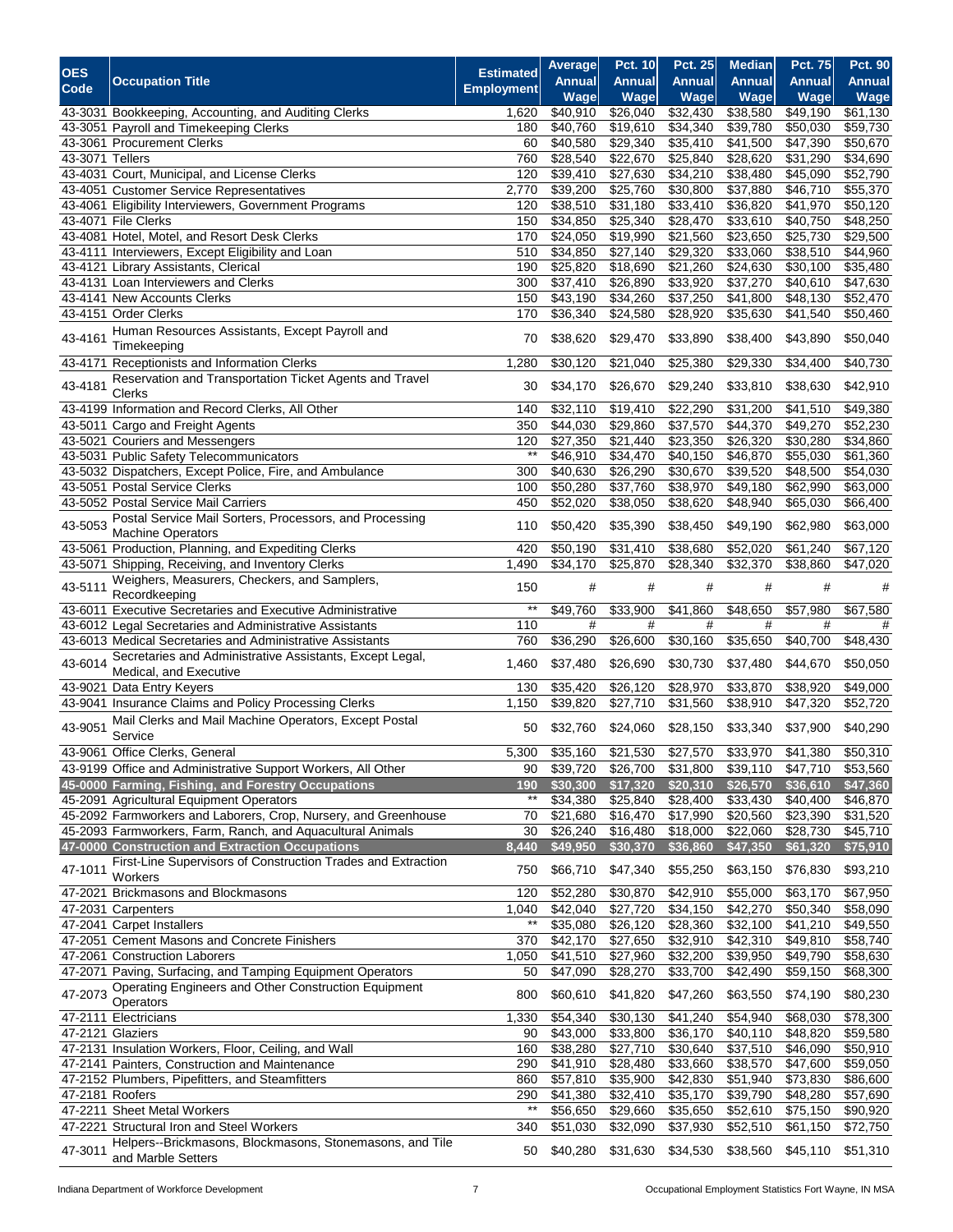| <b>OES</b>     | <b>Occupation Title</b>                                                                                      | <b>Estimated</b>  | Average<br><b>Annual</b> | <b>Pct. 10</b><br><b>Annual</b> | <b>Pct. 25</b><br><b>Annual</b> | <b>Median</b><br><b>Annual</b> | <b>Pct. 75</b><br><b>Annual</b> | Pct. 90<br><b>Annual</b> |
|----------------|--------------------------------------------------------------------------------------------------------------|-------------------|--------------------------|---------------------------------|---------------------------------|--------------------------------|---------------------------------|--------------------------|
| Code           |                                                                                                              | <b>Employment</b> | Wage                     | Wage                            | Wage                            | Wage                           | Wage                            | Wage                     |
|                | 47-4011 Construction and Building Inspectors                                                                 | 80                | \$45,640                 | \$25,030                        | \$31,820                        | \$45,720                       | \$53,620                        | \$66,150                 |
|                | 47-4041 Hazardous Materials Removal Workers                                                                  | 40                | \$33,420                 | \$27,170                        | \$29,430                        | \$33,150                       | \$37,660                        | \$40,360                 |
|                | 47-4051 Highway Maintenance Workers                                                                          | 200               | \$37,910                 | \$31,530                        | \$34,120                        | \$37,780                       | \$40,580                        | \$47,240                 |
|                | 47-4090 Miscellaneous Construction and Related Workers                                                       | $^{\star\star}$   | \$48,060                 | \$25,810                        | \$27,980                        | \$31,960                       | \$46,150                        | \$148,340                |
| 47-5097        | Earth Drillers, Except Oil and Gas; and Explosives Workers,                                                  | 40                | \$44,830                 | \$36,540                        | \$41,530                        | \$45,550                       | \$49,550                        | \$51,950                 |
|                | Ordnance Handling Experts, and Blasters<br>49-0000 Installation, Maintenance, and Repair Occupations         | 10,170            | \$48,940                 | \$28,660                        | \$36,170                        | \$46,700                       | \$59,540                        | \$73,150                 |
|                | 49-1011 First-Line Supervisors of Mechanics, Installers, and                                                 | 880               | \$71,590                 | \$44,180                        | \$51,150                        | \$68,980                       | \$89,840                        | \$104,740                |
|                | 49-2011 Computer, Automated Teller, and Office Machine Repairers                                             | 80                | $\overline{$}39,160$     | $\overline{$}27,160$            | $\overline{$}31,200$            | 38,620                         | \$46,880                        | \$51,880                 |
| 49-2021        | Radio, Cellular, and Tower Equipment Installers and                                                          | $^{\star\star}$   | \$59,110                 | \$40,620                        | \$54,650                        | \$59,990                       | \$65,340                        | \$75,440                 |
|                | Repairers                                                                                                    |                   |                          |                                 |                                 |                                |                                 |                          |
| 49-2022        | Telecommunications Equipment Installers and Repairers,<br><b>Except Line Installers</b>                      | 120               | #                        | #                               | #                               | #                              | #                               | #                        |
| 49-2094        | Electrical and Electronics Repairers, Commercial and                                                         | 60                | \$66,030                 | \$54,740                        | \$59,260                        | \$66,390                       | \$74,380                        | \$80,190                 |
|                | Industrial Equipment<br>49-2098 Security and Fire Alarm Systems Installers                                   | 100               | \$38,550                 | \$28,310                        | \$31,820                        | \$37,410                       | \$44,030                        | \$50,800                 |
|                | 49-3011 Aircraft Mechanics and Service Technicians                                                           | 100               | \$64,090                 | \$56,650                        | \$59,220                        | \$63,710                       | \$68,590                        | \$73,470                 |
|                | 49-3021 Automotive Body and Related Repairers                                                                | 300               | \$43,950                 | \$32,790                        | $\overline{$}36,270$            | \$41,900                       | \$48,840                        | \$60,670                 |
|                | 49-3023 Automotive Service Technicians and Mechanics                                                         | 1,190             | \$39,040                 | \$26,310                        | \$31,740                        | \$36,950                       | \$44,390                        | \$58,030                 |
|                | 49-3031 Bus and Truck Mechanics and Diesel Engine Specialists                                                | 920               | \$48,030                 | \$35,970                        | \$42,600                        | \$47,570                       | \$52,620                        | \$62,900                 |
|                | 49-3041 Farm Equipment Mechanics and Service Technicians                                                     | $**$              | \$45,240                 | \$29,320                        | \$36,440                        | \$45,750                       | \$53,530                        | \$61,620                 |
|                | 49-3042 Mobile Heavy Equipment Mechanics, Except Engines                                                     | 430               | \$51,510                 | \$37,260                        | \$43,150                        | \$50,430                       | \$60,030                        | \$66,450                 |
|                | 49-3053 Outdoor Power Equipment and Other Small Engine                                                       | 100               | \$35,610                 | \$25,210                        | \$28,350                        | \$33,120                       | \$39,660                        | \$52,650                 |
|                | 49-3093 Tire Repairers and Changers                                                                          | 190               | \$31,160                 | \$19,780                        | \$25,990                        | \$32,870                       | \$37,020                        | \$39,510                 |
| 49-9012        | Control and Valve Installers and Repairers, Except<br>Mechanical Door                                        | 90                | \$60,410                 | \$31,400                        | \$41,440                        | \$55,840                       | \$85,080                        | \$98,240                 |
| 49-9021        | Heating, Air Conditioning, and Refrigeration Mechanics and<br>Installers                                     | 650               | \$57,380                 | \$39,470                        | \$46,390                        | \$56,200                       | \$66,260                        | \$80,330                 |
|                | 49-9031 Home Appliance Repairers                                                                             | $^{\star\star}$   | \$52,250                 | \$30,020                        | \$37,880                        | \$57,120                       | \$62,530                        | \$65,780                 |
|                | 49-9041 Industrial Machinery Mechanics                                                                       | 620               | \$54,120                 | \$36,200                        | \$43,600                        | \$52,390                       | \$62,840                        | \$72,840                 |
|                | 49-9043 Maintenance Workers, Machinery                                                                       | 70                | \$48,520                 | \$38,590                        | \$42,980                        | \$48,280                       | \$55,290                        | \$61,310                 |
|                | 49-9044 Millwrights                                                                                          | 120               | \$64,140                 | \$43,370                        | \$49,580                        | \$69,910                       | \$76,950                        | $\overline{$81,170}$     |
|                | 49-9051 Electrical Power-Line Installers and Repairers                                                       | 220               | \$68,360                 | \$43,570                        | \$51,250                        | \$67,700                       | \$84,770                        | \$99,400                 |
|                | 49-9052 Telecommunications Line Installers and Repairers                                                     | 270               | \$52,410                 | \$31,270                        | \$38,360                        | \$52,970                       | \$65,560                        | \$76,190                 |
|                | 49-9062 Medical Equipment Repairers                                                                          | 60                | \$57,600                 | $\sqrt{$40,630}$                | \$46,290                        | \$56,570                       | \$71,080                        | \$79,280                 |
|                | 49-9071 Maintenance and Repair Workers, General                                                              | 2,540             | \$44,650                 | $\overline{$}25,190$            | \$33,010                        | \$44,560                       | \$56,650                        | \$63,690                 |
| 49-9091        | Coin, Vending, and Amusement Machine Servicers and<br>Repairers                                              | 150               | \$43,680                 | \$29,970                        | \$38,870                        | \$45,240                       | \$50,160                        | \$53,330                 |
|                | 49-9098 Helpers--Installation, Maintenance, and Repair Workers                                               | 100               | \$33,730                 | \$21,860                        | \$25,740                        | \$35,270                       | \$39,020                        | \$41,580                 |
|                | 49-9099 Installation, Maintenance, and Repair Workers, All Other                                             | 80                | \$35,250                 | \$26,200                        | \$28,660                        | \$32,850                       | \$40,220                        | \$50,050                 |
|                | 51-0000 Production Occupations                                                                               | 21,670            | \$42,450                 | \$26,390                        | \$31,360                        | \$38,690                       | \$51,340                        | \$65,780                 |
|                | 51-1011 First-Line Supervisors of Production and Operating Workers                                           | 1,560             | \$61,790                 | \$38,760                        | $\overline{$47,450}$            | \$59,070                       | \$74,310                        | \$90,200                 |
|                | 51-2021 Coil Winders, Tapers, and Finishers                                                                  | 100               | \$37,130                 | \$25,150                        | \$32,010                        | \$36,560                       | \$42,040                        | \$51,240                 |
| 51-2028        | Electrical, Electronic, and Electromechanical Assemblers,<br>Except Coil Winders, Tapers, and Finishers      | 660               | \$37,460                 | \$27,080                        | \$33,020                        | \$36,580                       | \$40,130                        | \$51,880                 |
|                | 51-2041 Structural Metal Fabricators and Fitters                                                             | $^{\star\star}$   | \$41,680                 | \$32,870                        | \$35,570                        | \$40,060                       | \$47,620                        | \$52,720                 |
|                | 51-2051 Fiberglass Laminators and Fabricators                                                                | 290               | \$33,800                 | \$23,110                        | \$27,370                        | \$33,540                       | \$39,320                        | \$45,560                 |
|                | 51-2090 Miscellaneous Assemblers and Fabricators                                                             | 5,200             | #                        | #                               | #                               | #                              | #                               | #                        |
| 51-3011 Bakers |                                                                                                              | 190               | \$28,760                 | \$21,310                        | \$24,750                        | \$28,800                       | \$32,440                        | \$37,650                 |
|                | 51-3021 Butchers and Meat Cutters                                                                            | 170               | \$33,620                 | \$25,740                        | \$28,000                        | \$31,630                       | \$38,530                        | \$46,650                 |
|                | 51-3092 Food Batchmakers                                                                                     | $^{\star\star}$   | \$36,860                 | \$26,220                        | \$28,820                        | \$34,930                       | \$45,120                        | \$52,080                 |
| 51-4021        | Extruding and Drawing Machine Setters, Operators, and<br>Tenders, Metal and Plastic                          | 820               | \$39,610                 | \$32,660                        | \$34,890                        | \$38,570                       | \$43,900                        | \$50,860                 |
| 51-4031        | Cutting, Punching, and Press Machine Setters, Operators,                                                     | 740               | \$36,770                 | \$26,750                        | \$30,270                        | \$35,940                       | \$42,450                        | \$50,080                 |
|                | and Tenders, Metal and Plastic<br>Drilling and Boring Machine Tool Setters, Operators, and                   |                   |                          |                                 |                                 |                                |                                 |                          |
| 51-4032        | Tenders, Metal and Plastic                                                                                   | 40                | \$38,330                 | \$33,100                        | \$34,870                        | \$37,830                       | \$40,920                        | \$47,750                 |
| 51-4033        | Grinding, Lapping, Polishing, and Buffing Machine Tool<br>Setters, Operators, and Tenders, Metal and Plastic | 150               | \$34,840                 | \$26,110                        | \$28,370                        | \$32,260                       | \$39,890                        | \$48,780                 |
| 51-4034        | Lathe and Turning Machine Tool Setters, Operators, and<br>Tenders, Metal and Plastic                         | 130               | \$37,110                 | \$28,290                        | \$32,880                        | \$36,640                       | \$40,490                        | \$48,670                 |
| 51-4035        | Milling and Planing Machine Setters, Operators, and                                                          | $^{\star\star}$   | \$44,980                 | \$35,370                        | \$39,570                        | \$45,300                       | \$50,700                        | \$54,560                 |
| 51-4041        | Tenders, Metal and Plastic<br>Machinists                                                                     | 1,700             | \$46,610                 | \$32,250                        | \$36,490                        | \$45,910                       | \$57,340                        | \$63,890                 |
| 51-4051        | Metal-Refining Furnace Operators and Tenders                                                                 | 80                | \$46,760                 | \$34,190                        | \$38,700                        | \$45,750                       | \$52,360                        | \$62,290                 |
| 51-4072        | Molding, Coremaking, and Casting Machine Setters,<br>Operators, and Tenders, Metal and Plastic               | 260               | \$35,260                 | \$25,640                        | \$27,950                        | \$32,020                       | \$39,600                        | \$50,510                 |
| 51-4081        | Multiple Machine Tool Setters, Operators, and Tenders,<br>Metal and Plastic                                  | $^{\ast\ast}$     | \$51,300                 | \$27,030                        | \$30,510                        | \$55,950                       | \$66,240                        | \$76,950                 |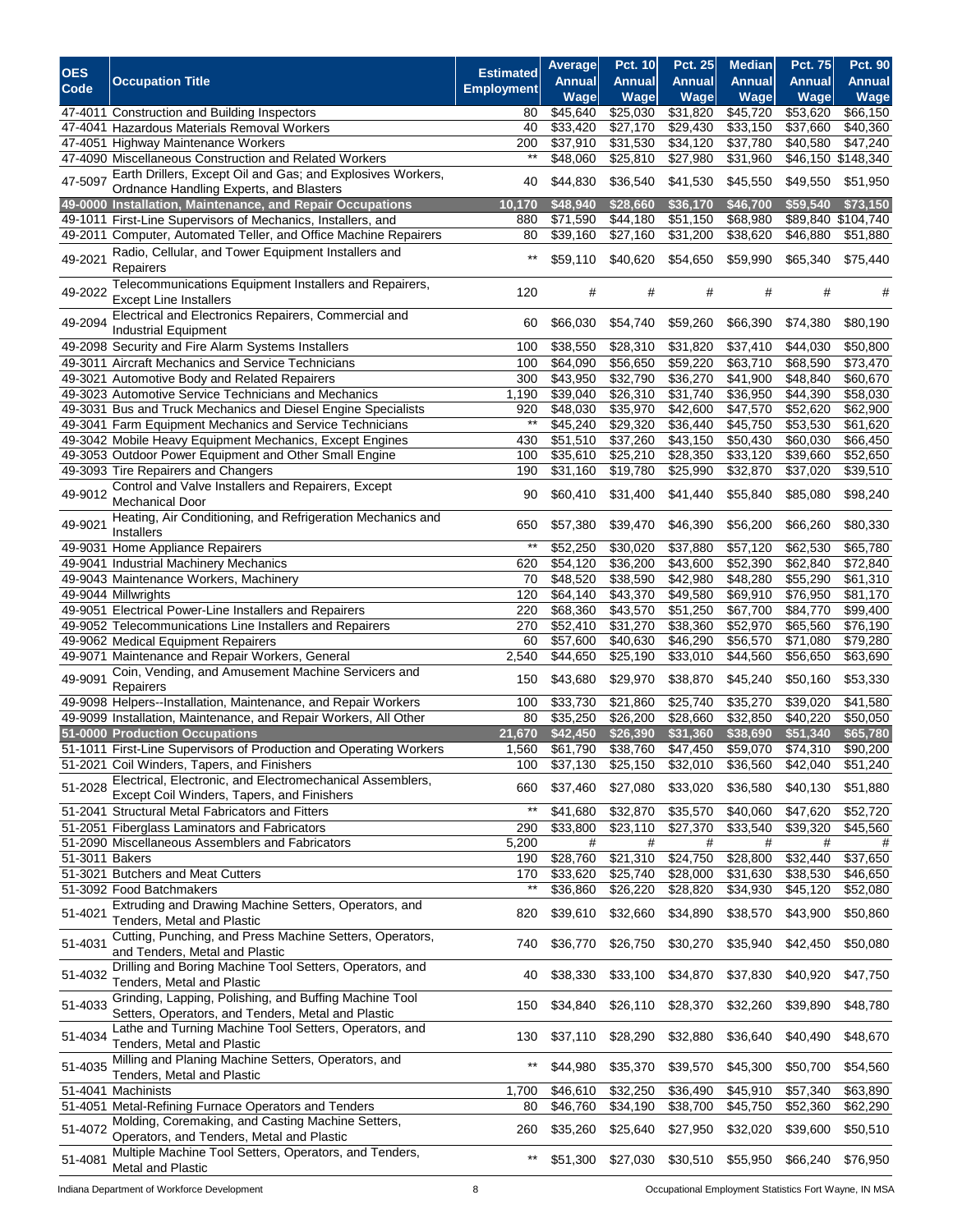|            |                                                                                                                     |                        | Average              | <b>Pct. 10</b>       | <b>Pct. 25</b>       | <b>Median</b>        | <b>Pct. 75</b>       | <b>Pct. 90</b>       |
|------------|---------------------------------------------------------------------------------------------------------------------|------------------------|----------------------|----------------------|----------------------|----------------------|----------------------|----------------------|
| <b>OES</b> | <b>Occupation Title</b>                                                                                             | <b>Estimated</b>       | Annual               | <b>Annual</b>        | <b>Annual</b>        | <b>Annual</b>        | <b>Annual</b>        | <b>Annual</b>        |
| Code       |                                                                                                                     | <b>Employment</b>      | Wage                 | Wage                 | Wage                 | Wage                 | Wage                 | Wage                 |
|            | 51-4111 Tool and Die Makers                                                                                         | 300                    | \$57,750             | \$44,850             | \$51,810             | \$58,800             | \$64,560             | \$67,870             |
|            | 51-4121 Welders, Cutters, Solderers, and Brazers                                                                    | 710                    | \$41,070             | \$32,210             | \$35,150             | \$39,720             | \$46,820             | \$51,780             |
| 51-4122    | Welding, Soldering, and Brazing Machine Setters, Operators,<br>and Tenders                                          | 150                    | \$40,560             | \$32,350             | \$34,540             | \$38,120             | \$45,270             | \$57,600             |
| 51-4193    | Plating Machine Setters, Operators, and Tenders, Metal and<br>Plastic                                               | 170                    | \$30,140             | \$23,320             | \$26,230             | \$29,640             | \$33,560             | \$38,500             |
|            | 51-5111 Prepress Technicians and Workers                                                                            | 30                     | \$41,470             | \$28,210             | \$32,370             | \$41,050             | \$49,400             | \$57,960             |
|            | 51-5112 Printing Press Operators                                                                                    | 260                    | $\overline{$}41,390$ | \$27,070             | \$31,520             | \$39,310             | \$50,420             | \$60,880             |
|            | 51-5113 Print Binding and Finishing Workers                                                                         | 100                    | \$33,820             | \$22,410             | \$24,800             | \$32,520             | \$41,680             | \$49,240             |
|            | 51-6011 Laundry and Dry-Cleaning Workers                                                                            | 310                    | \$24,640             | \$19,300             | \$21,480             | \$24,240             | \$27,790             | \$30,850             |
|            | 51-6021 Pressers, Textile, Garment, and Related Materials                                                           | 40                     | \$28,720             | \$22,200             | \$25,630             | \$28,750             | \$31,620             | \$36,220             |
|            | 51-6031 Sewing Machine Operators                                                                                    | 240                    | \$28,550             | \$22,490             | \$25,610             | \$28,290             | \$31,120             | \$36,090             |
|            | 51-7011 Cabinetmakers and Bench Carpenters                                                                          | 220                    | \$36,290             | \$26,780             | \$28,870             | \$32,450             | \$44,090             | \$50,830             |
|            | 51-7021 Furniture Finishers                                                                                         | 60<br>$***$            | \$28,880             | \$22,150             | \$24,390             | \$27,880             | \$32,070             | \$38,170             |
|            | 51-7041 Sawing Machine Setters, Operators, and Tenders, Wood                                                        |                        | $\overline{$}34,450$ | \$24,830             | \$29,460             | \$34,960             | \$39,440             | \$45,160             |
| 51-7042    | Woodworking Machine Setters, Operators, and Tenders,<br><b>Except Sawing</b>                                        | 160                    | \$31,430             | \$22,010             | \$26,500             | \$30,550             | \$36,620             | \$43,080             |
| 51-8031    | Water and Wastewater Treatment Plant and System<br>Operators                                                        | 170                    | \$49,490             | \$34,710             | \$41,340             | \$49,190             | \$58,610             | \$64,820             |
| 51-8093    | Petroleum Pump System Operators, Refinery Operators, and<br>Gaugers                                                 | $^{\star\star}$        | \$51,320             | \$34,980             | \$39,080             | \$55,710             | \$60,880             | \$64,100             |
| 51-9012    | Separating, Filtering, Clarifying, Precipitating, and Still<br>Machine Setters, Operators, and Tenders              | $***$                  | \$28,180             | \$17,200             | \$20,130             | \$27,610             | \$36,320             | \$39,710             |
| 51-9021    | Crushing, Grinding, and Polishing Machine Setters,<br>Operators, and Tenders                                        | 60                     | \$34,430             | \$22,650             | \$27,650             | \$33,170             | \$40,280             | \$49,190             |
|            | 51-9022 Grinding and Polishing Workers, Hand                                                                        | 40                     | \$42,770             | \$23,240             | \$29,180             | \$42,540             | \$57,200             | \$62,930             |
| 51-9023    | Mixing and Blending Machine Setters, Operators, and<br>Tenders                                                      | 310                    | \$39,060             | \$28,290             | \$33,220             | \$37,950             | \$44,300             | \$51,940             |
|            | 51-9032 Cutting and Slicing Machine Setters, Operators, and Tenders                                                 | 150                    | \$32,460             | \$22,700             | \$26,930             | \$31,020             | \$38,060             | \$45,490             |
| 51-9041    | Extruding, Forming, Pressing, and Compacting Machine<br>Setters, Operators, and Tenders                             | 240                    | \$40,780             | \$28,160             | \$33,530             | \$38,780             | \$49,250             | \$58,610             |
| 51-9061    | Inspectors, Testers, Sorters, Samplers, and Weighers                                                                | 1,100                  | \$38,430             | \$26,170             | \$30,270             | \$37,150             | \$46,030             | \$54,720             |
|            | 51-9081 Dental Laboratory Technicians                                                                               | 80<br>$*$              | \$43,920             | \$32,090             | \$35,780             | \$42,140             | \$50,630             | \$60,880             |
|            | 51-9083 Ophthalmic Laboratory Technicians<br>51-9111 Packaging and Filling Machine Operators and Tenders            | 440                    | \$33,640<br>\$32,530 | \$24,230<br>\$22,680 | \$30,530<br>\$26,430 | \$35,380<br>\$30,640 | \$38,540<br>\$38,090 | \$40,430<br>\$46,990 |
|            | 51-9123 Painting, Coating, and Decorating Workers                                                                   | 130                    | \$35,280             | \$26,050             | \$28,600             | \$33,100             | \$40,220             | \$49,050             |
| 51-9124    | Coating, Painting, and Spraying Machine Setters, Operators,<br>and Tenders                                          | 370                    | \$38,590             | \$27,410             | \$31,540             | \$37,040             | \$44,290             | \$52,850             |
|            | 51-9161 Computer Numerically Controlled Tool Operators                                                              | 730                    | \$43,050             | \$32,180             | \$36,260             | \$42,850             | \$50,070             | \$57,170             |
|            | 51-9162 Computer Numerically Controlled Tool Programmers                                                            | 60                     | \$58,040             | \$42,940             | \$48,340             | \$57,590             | \$69,820             | \$78,310             |
| 51-9192    | Cleaning, Washing, and Metal Pickling Equipment Operators<br>and Tenders                                            | $***$                  | \$34,900             | \$26,040             | \$28,460             | \$32,330             | \$38,940             | \$48,400             |
|            | 51-9198 Helpers--Production Workers                                                                                 | 490                    | \$28,820             | \$19,050             | \$23,160             | \$28,160             | \$32,750             | \$39,640             |
|            | 51-9199 Production Workers, All Other                                                                               | 120                    | \$32,900             | \$26,390             | \$28,080             | \$30,880             | \$37,010             | \$44,210             |
|            | 53-0000 Transportation and Material Moving Occupations                                                              | 21,130                 | \$34,960             | \$20,800             | \$24,870             | \$31,700             | \$43,080             | \$52,040             |
| 53-1047    | First-Line Supervisors of Transportation and Material Moving<br>Workers, Except Aircraft Cargo Handling Supervisors | 980                    | \$53,230             | \$32,750             | \$40,190             | \$52,770             | \$63,770             | \$76,410             |
|            | 53-2012 Commercial Pilots                                                                                           | $^{\star\star}$        | \$78,920             | \$35,240             | \$48,760             |                      | \$75,820 \$114,980   | \$130,220            |
|            | 53-3031 Driver/Sales Workers                                                                                        | 370                    | \$34,180             | \$17,890             | \$24,700             | \$35,810             | \$44,020             | \$49,370             |
|            | 53-3032 Heavy and Tractor-Trailer Truck Drivers                                                                     | 3,450                  | \$45,260             | \$34,660             | \$38,790             | \$44,700             | \$50,290             | \$55,430             |
|            | 53-3033 Light Truck Drivers                                                                                         | 1,460                  | \$40,320             | \$19,340             | \$25,550             | \$35,640             | \$50,820             | \$74,420             |
| 53-3058    | Passenger Vehicle Drivers, Except Bus Drivers, Transit and<br>Intercity                                             | 750<br>$^{\star\star}$ | \$27,900             | \$17,210             | \$18,720             | \$22,260             | \$36,700             | \$48,800             |
|            | 53-3099 Motor Vehicle Operators, All Other                                                                          |                        | \$49,800             | \$21,940             | \$44,810             | \$53,180             | \$60,030             | \$64,320             |
|            | 53-6021 Parking Attendants<br>53-6031 Automotive and Watercraft Service Attendants                                  | 170<br>230             | \$21,660<br>\$26,330 | \$16,500<br>\$20,690 | \$17,680<br>\$22,460 | \$19,690<br>\$25,290 | \$24,230<br>\$29,810 | \$29,220<br>\$33,590 |
|            | 53-7021 Crane and Tower Operators                                                                                   | $^{\star\star}$        | \$60,760             | \$33,870             | \$45,970             | \$63,990             | \$76,330             | \$83,840             |
|            | 53-7051 Industrial Truck and Tractor Operators                                                                      | 1,530                  | \$33,910             | \$27,620             | \$29,620             | \$32,850             | \$38,030             | \$42,360             |
|            | 53-7061 Cleaners of Vehicles and Equipment                                                                          | 560                    | \$27,370             | \$18,270             | \$22,090             | \$27,330             | \$31,490             | \$37,320             |
|            | 53-7062 Laborers and Freight, Stock, and Material Movers, Hand                                                      | 5,500                  | \$31,290             | \$21,400             | \$24,080             | \$28,620             | \$37,830             | \$47,710             |
|            | 53-7063 Machine Feeders and Offbearers                                                                              | 420                    | \$32,090             | \$19,950             | \$22,720             | \$27,450             | \$42,770             | \$49,730             |
|            | 53-7064 Packers and Packagers, Hand                                                                                 | 850                    | \$27,660             | \$21,450             | \$23,500             | \$27,110             | \$31,300             | \$35,930             |
|            | 53-7065 Stockers and Order Fillers                                                                                  | 4,210                  | \$27,680             | \$19,680             | \$22,120             | \$26,110             | \$31,290             | \$38,380             |
|            | 53-7081 Refuse and Recyclable Material Collectors                                                                   | 70                     | \$32,960             | \$23,340             | \$27,460             | \$33,140             | \$38,730             | \$43,040             |

Notes: Summary groups are bolded and italicized.

\*\* indicates that an employment estimate is not available

# indicates that a wage estimate is not available

Source: Indiana Department of Workforce Development, Occupational Employment and Wage Statistics for 2020, Released June 2021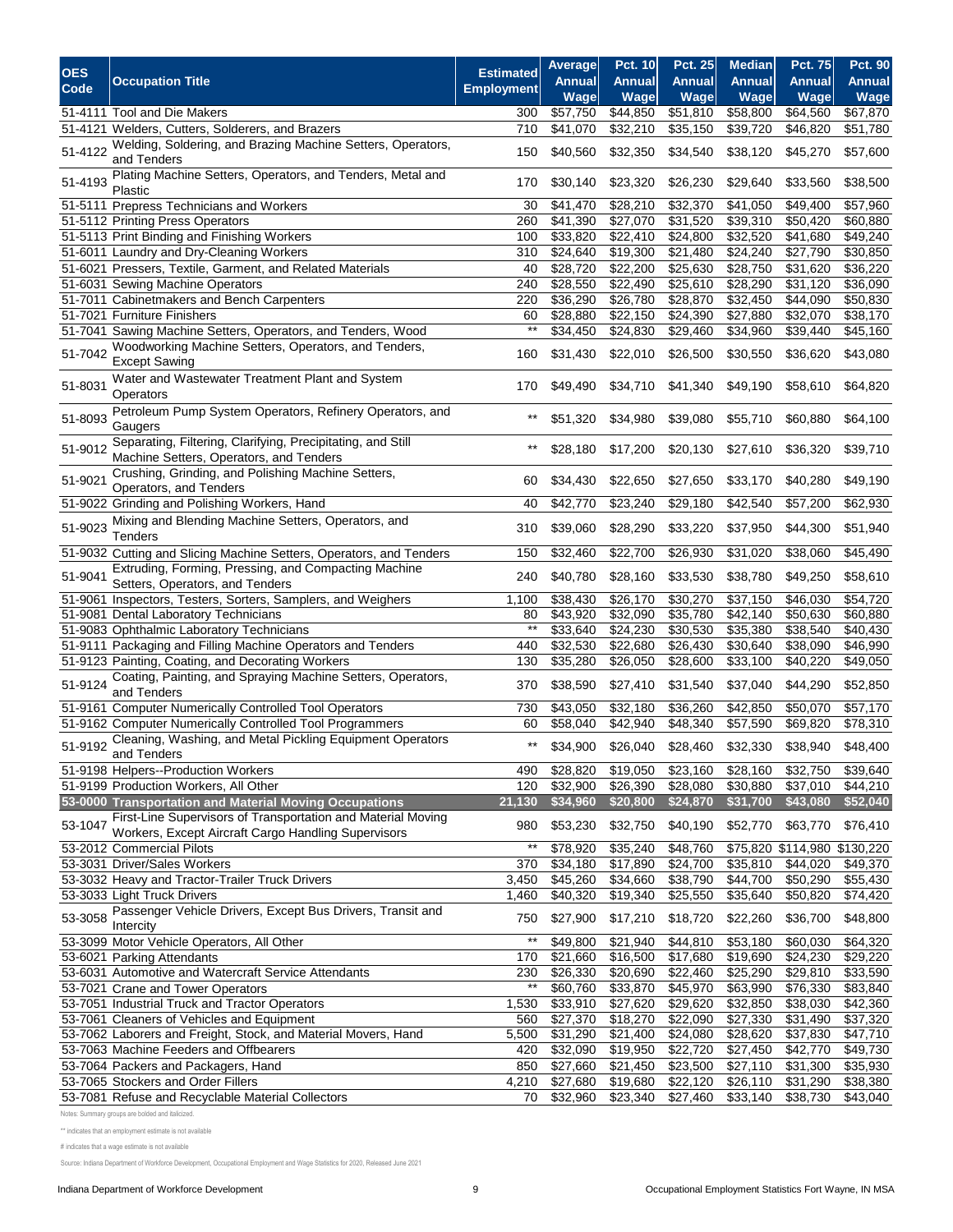

#### **A Labor Market Information publication of the Indiana Department of Workforce Development**

This publication is provided annually for each of Indiana's Metropolitan Statistical Areas (MSA), Economic Growth Regions (EGR) and the State of Indiana.

The OCCUPATIONAL EMPLOYMENT STATISTICS (OES) survey has been collecting occupational employment data for over 20 years. This survey is a cooperative effort between the Indiana Department of Workforce Development and the U.S. Bureau of Labor Statistics. The OES program produces employment and wage estimates for over 800 detailed occupations. These are estimates of the number of people employed in certain occupations, and estimates of the wages paid to them. These estimates are available for the nation as a whole, for individual states, and for metropolitan statistical areas (MSA's). Estimates from the OES are based on data collected using the Standard Occupational Classification (SOC) system.

The survey is a three year long project, collecting one-third of the sample each year. The full 3-year sample allows the production of estimates at fine levels of geographic, industrial, and occupational detail. Beginning in 2002, the OES survey switched from industry coding based on the Standard Industrial Classification (SIC) system to that based on the North American Industry Classification System (NAICS). Beginning with May 2010 estimates and survey data are based on the 2007 NAICS. Earlier panel data and estimates were based on the 2002 NAICS. For more information about NAICS, see the BLS web site at http://www.bls.gov/bls/naics.htm.

**The OES program produces estimates of wages by occupation**. These occupational wage estimates are either estimates of mean wages or percentiles, such as the median wage. Wages for the OES survey are straight-time, gross pay, exclusive of premium pay. Annual wages have been calculated by multiplying the hourly mean wage by a "yearround, full-time" hours figure of 2,080 hours; for those occupations where there is not an hourly mean wage published, the annual wage has been directly calculated from the reported survey data.

**>**A **mean** wage is an average wage. An occupational mean wage estimate is calculated by summing the wages of all the employees in a given occupation and then dividing the total wages by the number of employees.

**>**A **median** wage is a boundary. An occupational median wage estimate is the boundary between the highest paid 50% and the lowest paid 50% of workers in that occupation. Half of the workers in a given occupation earn more than the median wage, and half the workers earn less than the median wage.

**>**A **percentile** wage shows the percentage of workers in an occupation that earn less than a given wage and the percentage that earn more. For example the 25th percentile means that 25% of employees earn less than the estimated annual wage, while the remaining 75% would earn more.

#### **The construction wages listed do not reflect "common" or "prevailing" wages for government contract purposes. For "common" wage data, please contact Indiana Dept. of Labor, Wage & Hour Division at (317) 234-4681 or (317) 232-2655.**

The response to this survey is voluntary. We would like to thank those employers who volunteered their time to complete the questionnaire. If you are an employer and receive an OCCUPATIONAL EMPLOYMENT STATISTICS survey questionnaire, your participation is encouraged and appreciated by all those who use this data for their activities.

If you need further information about your area or if you need labor market information for other areas, you will find a list of the local labor market analysts posted on our Internet website under *Contact*.